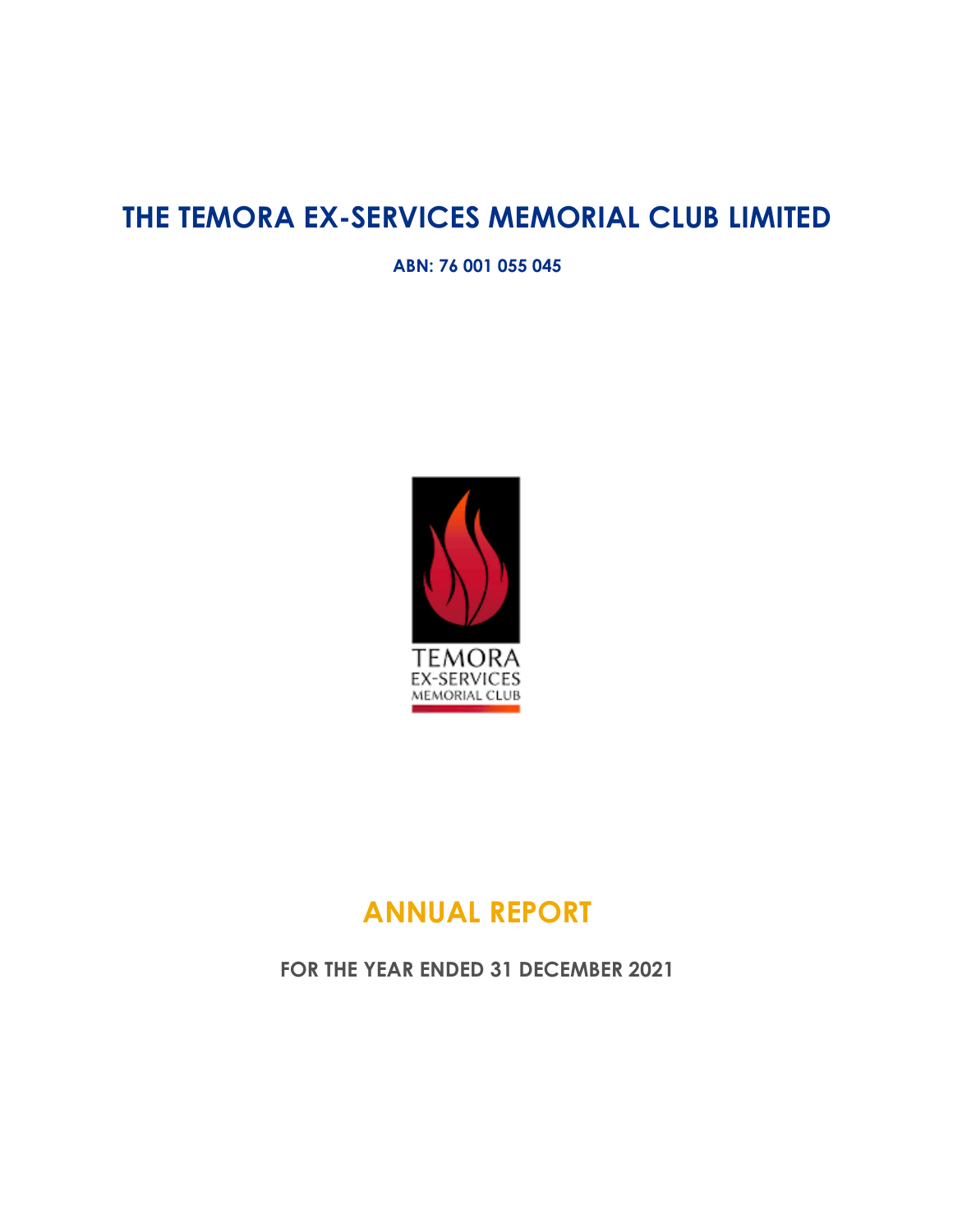# **2021 Presidents Report**

Dear Members,

A warm welcome to you all and it now gives me pleasure to present to you my Presidents Report for the year ended 31<sup>st</sup> December, 2021.

Once again this year's trading results have been affected to some extent by Covid restrictions at various times during the year.

However, the continued great support the club receives from regular members, the bowling activities and the increasing visitor numbers to our town have certainly benefited the club during the 2021 year.

This year's net profit of \$186,914, whilst pleasing, it is the considered opinion of the majority of your Board of Directors that further improvements can be made.

The net profit of \$186,914 is further enhanced by adding back the non-cash depreciation expense of some \$359,000 to make a cash profit for the year of \$545,914.

However, it is the overall opinion of the majority of your Board of Directors that there are costs that require close examination and refinement where applicable during this ongoing year's operations.

The percentage of wages in the Club's Profit & Loss statement to total revenue is concerning. Total payroll costs of \$930,159 to Club revenue of \$2,593,783 represents 35.9% of revenue. The majority of the Board considers this to be too high and requires close examination and refinement.

The same examinations need to be carried out as a matter of urgency on both of the Motel operations.

The Goldtera's payroll costs for the year were 53.9% of accommodation income, while the Koreela Park payroll costs were 39.1% of the income of this motel.

It is also the majority of the Board's opinion that these Motel costs need investigation and refinement.

With these cost reviews and refinements, where necessary, to the Club's ongoing operations we believe will enhance the future operation results and viability of your Club.

It is worth reporting as well that since the end of the 2021 financial year, the restaurant has come under new management and early indications are most pleasing.

I would also like to thank the staff that put so much effort into their roles of employment as it can be challenging at times, thank you.

The board have been working hard to make the much needed improvements that are needed to make the Club prosper in the future.

Kind Regards

Jason Scott Smith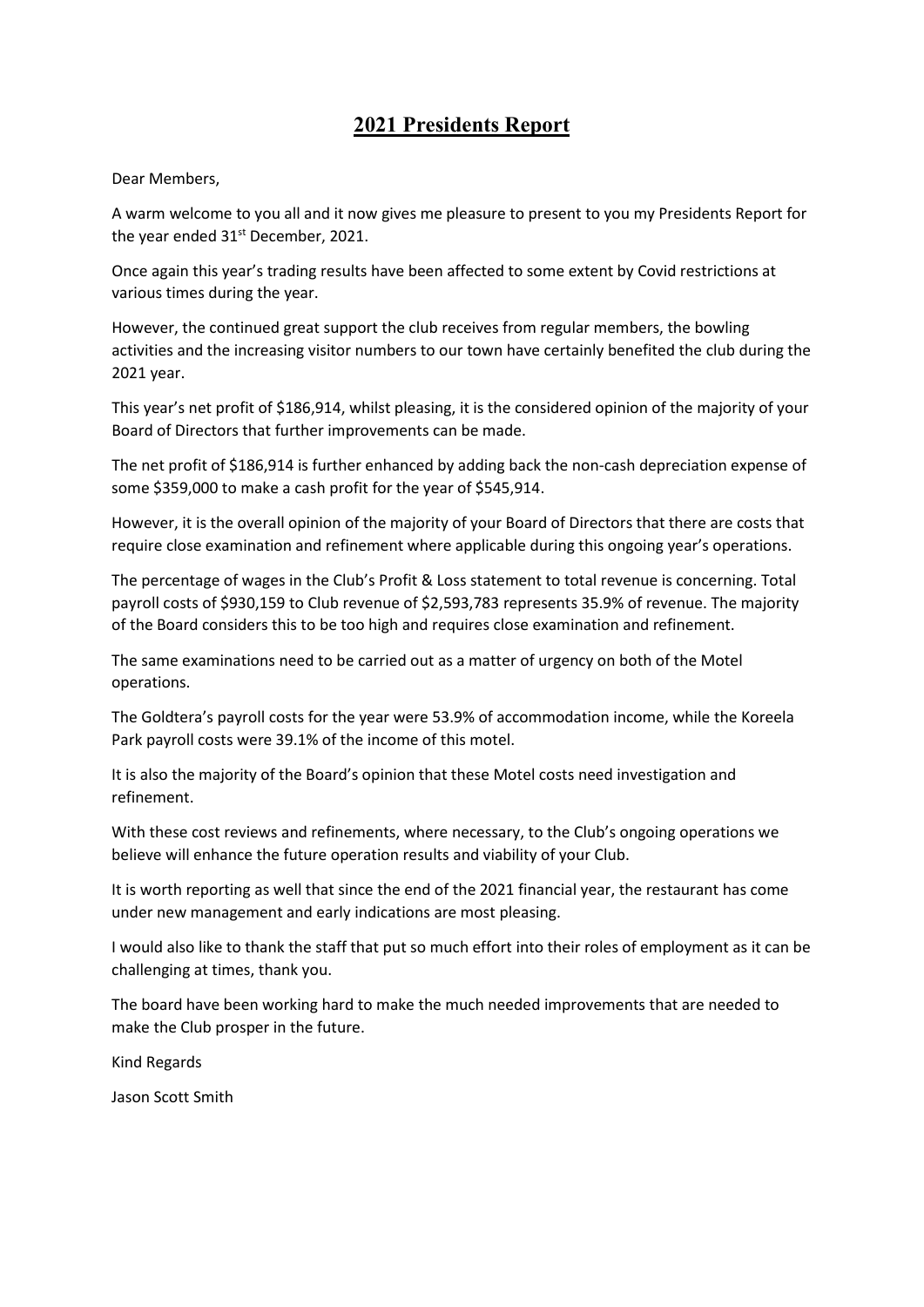# Secretary Managers Report

I am happy to report another profitable year for the Club. The Temora Ex‐Services Memorial Club has recorded a \$186,914 profit for the 2021 financial year.

The Club started 2021 in a strong financial position with just over \$1.2 Million in cash and cash equivalents. This gave the Club a good buffer should the Club have to be forced to shut down like they were in 2020.

The Club started to see some functions back in the Club around May/June. This did not last long though, as the Delta variant of Covid had made its way to Australia and whatever Covid restrictions had that were eased, were quickly reimposed across the state. Clubs and pubs in Sydney were less fortunate than country NSW, with a snap "two week" lockdown lasting over three months.

While the Club was still under Covid restrictions for the better part of the year, thankfully we only had to close for a period of about 4 weeks in August/September. However, the Club was faced with another hurdle in October when the government issued further restrictions on patrons based on their vaccination status. Once this was implemented, the Club saw a significant decline in revenue. The good news is that the government recognised this and the Club was eligible to obtain a total of \$129,266 in government subsidies throughout the year.

Poker machine revenue and bar revenue were up overall compared to 2020 figures, with poker machine income at \$1,707,641 (up by \$214,068 or 14.33%) and the bar income at \$745,814 (up by \$61,445 or 8.98%). The poker machine income even surpassed the 2019 income by nearly \$40,000. The bar income however was still approximately \$128,000 short of 2019 figures, which is to be expected with the lack of functions due to the pandemic.

The Motel's combined revenue was \$740,231, which is just over \$170,000 more than 2020 and even \$74,902 better than 2019. This means the Motels performed better than they were prior to the pandemic. Michael Dehlsen, Ben Gibson, Bianca Brabin and Dani Brabin should be commended for their efforts throughout the year in running the Motels. I'd like to also thank Sheree Cameron and Lara Cameron, who have also been helping in the Motels while the Managers were taking leave.

At the end of 2021, the Club still has \$1,308,295 in cash and cash equivalents, and a further \$300,000 in a term deposit, leaving the Club to remain in a strong financial position. With the constant threat of shutdowns and changing restrictions throughout the year, the Club once again was very careful with spending and kept capital expenditure to a minimum.

The Club was working on plans around this time last year for some renovations to the Frank Matthews Lounge. These plans are still going ahead, but due to tradesman being extremely busy during 2020, the works have yet to begin. At this stage, the works should be starting towards the end of April this year.

I would like to thank all of the Staff for their work throughout the year. Craig Murdoch continues to provide a top quality bowling green for the bowlers and I thank him for this. In 2021 we said goodbye to our Bar Supervisor, Melissa Magee, and welcomed Katherine Breust to take her place. Katherine has great work ethic and has shown improvement since her inception. In January 2022 we also welcomed our newest Bar Manager, Nathan Clarke, to work alongside Charmaine and he has already proven to be a valuable asset to the Club. I'd also like to thank Charmaine Doolan, Christine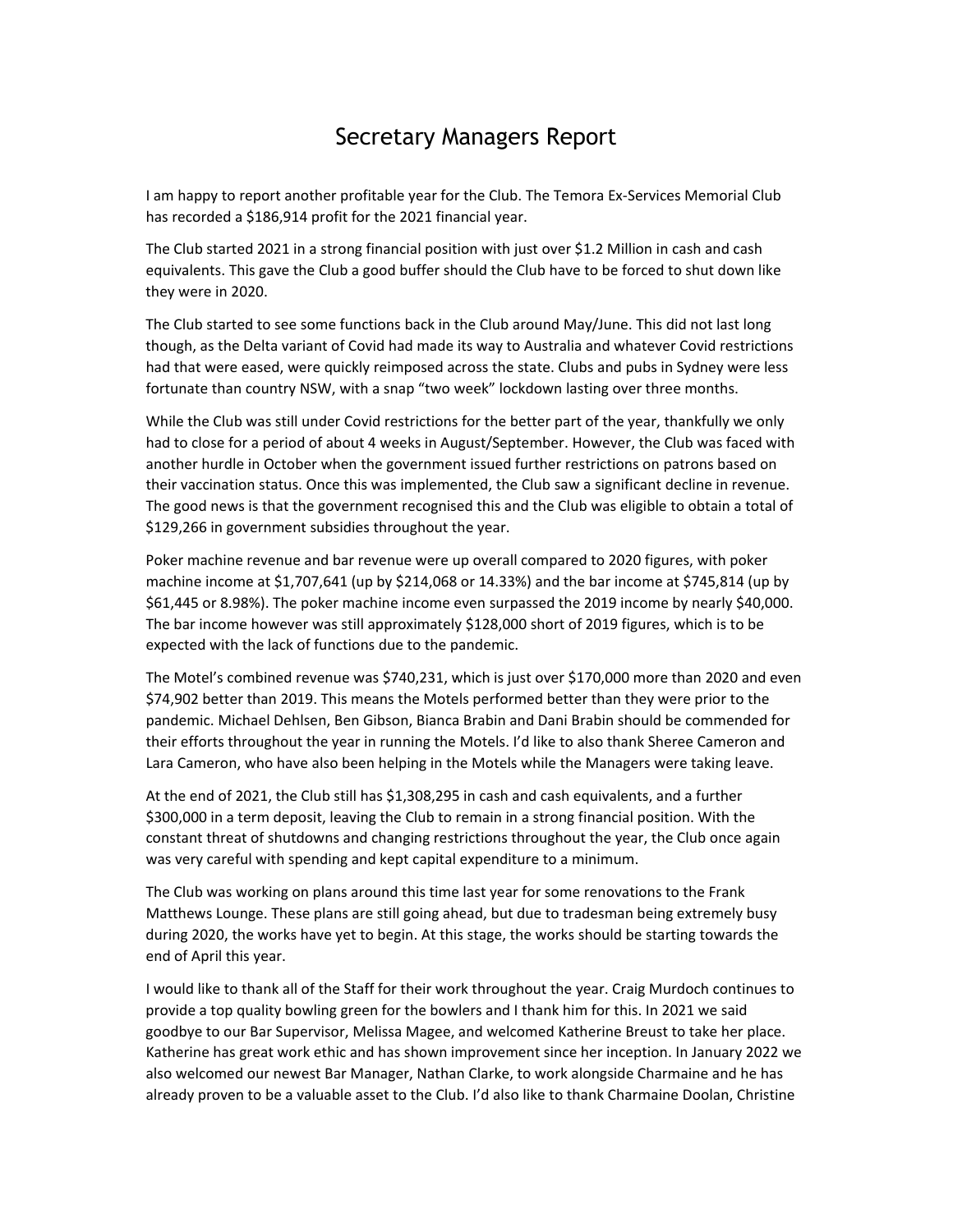Holden and all the other bar staff for their efforts in 2021. Hopefully we will begin to see more functions being held at the Club and be able to utilise our staff to their fullest potential in 2022.

The cleaning staff at both Motels and the Club are also to commended for the work they've put in throughout the year.

I'd like to give a special thanks to the administration staff of Julie Heard and Louise Brace who have had to endure organising functions and events in a difficult time with constant changes being made to restrictions throughout the year.

And finally, I'd like to thank all the members for their support throughout the year, who have also had to endure forever changing restrictions, such as wearing masks and sitting while drinking. While the rules didn't always make sense, we were charged with the duty of enforcing them whether we liked to or not, and I would like to thank everyone for their cooperation and understanding.

With restrictions hopefully behind us forever, and with the Clubs contract catering under new management, the club is currently seeing growth in all revenue areas and the 2022 financial year is looking very positive.

Rallull

Benjamin Wells Secretary Manager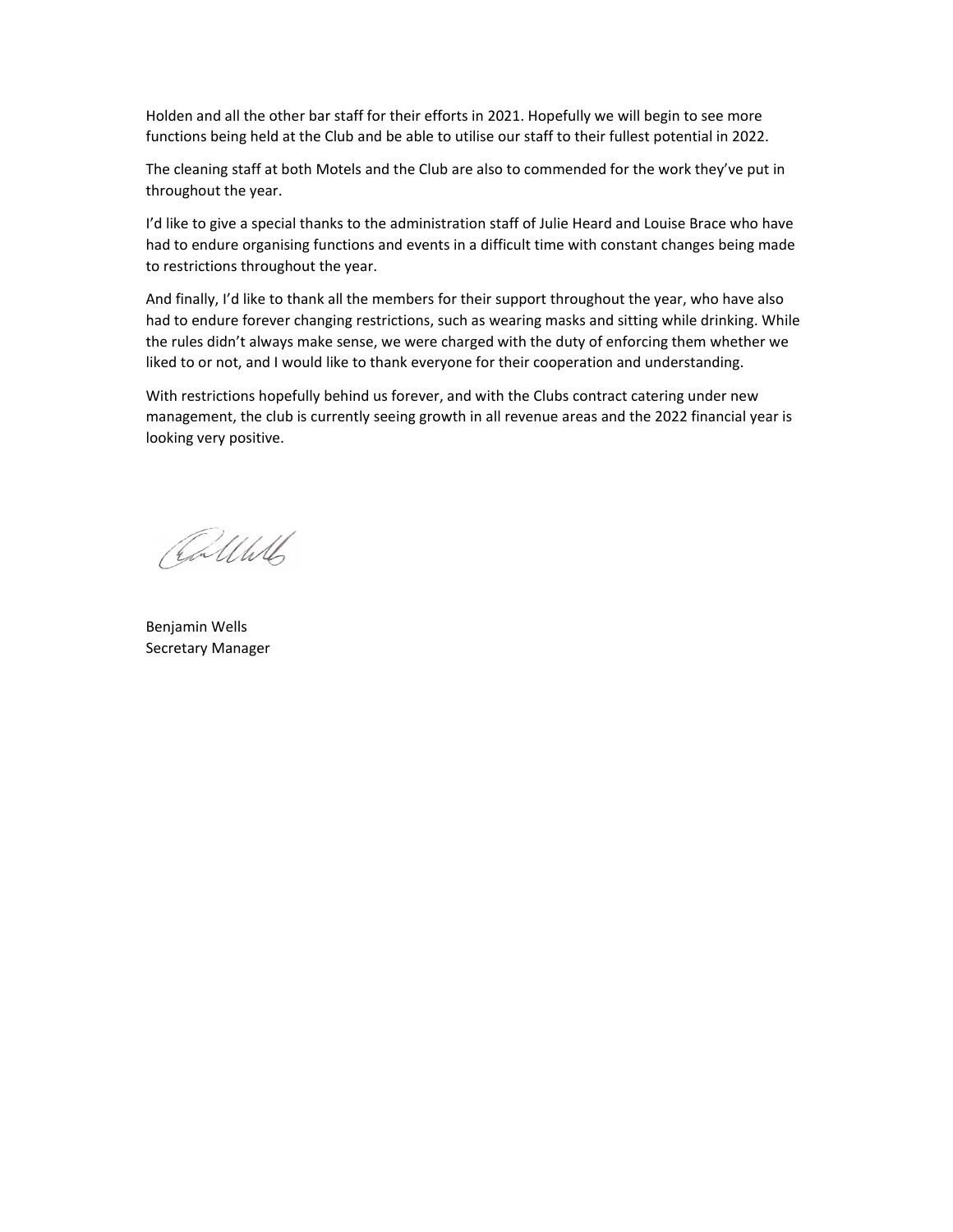# **CONTENTS**

# **FOR THE YEAR ENDED 31 DECEMBER 2021**

| <b>Financial Report</b>                   | Page |
|-------------------------------------------|------|
| Club Property Declaration                 |      |
| Directors' Report                         | 2    |
| Auditor's Independence Declaration        |      |
| Statement of Income and Retained Earnings | 8    |
| Statement of Financial Position           | 9    |
| <b>Statement of Cash Flows</b>            | 10   |
| Notes to the Financial Statements         | 11   |
| Directors' Declaration                    | 24   |
| Independent Auditor's Report              | 25   |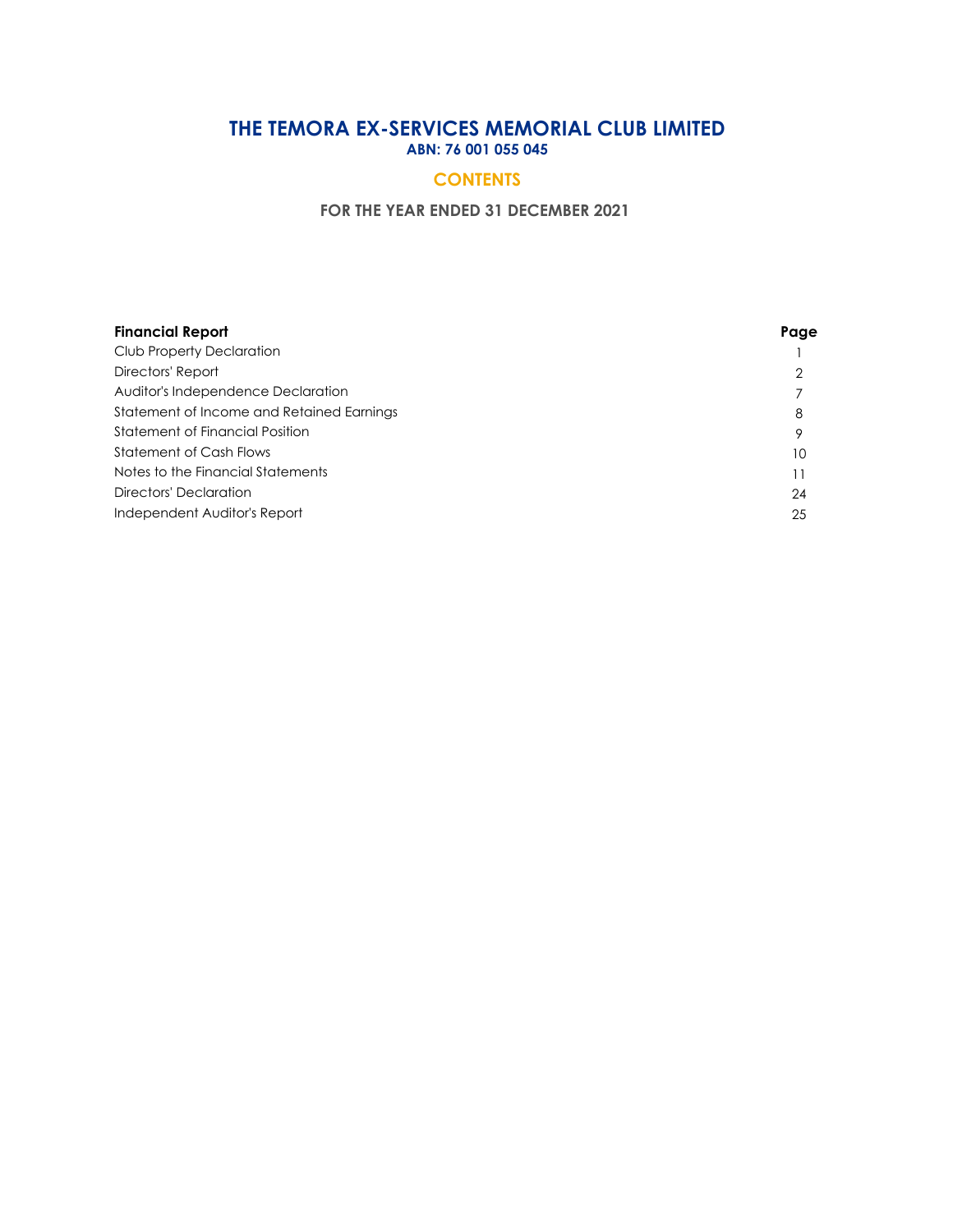# **CLUB PROPERTY DECLARATION**

### **FOR THE YEAR ENDED 31 DECEMBER 2021**

Pursuant to Section 41(E) of the *Registered Clubs Act 1976* the Directors declare that, for the financial year ended 31 December 2021, the classification of the freehold land is as follows:

| <b>Property Address</b>                                | <b>Current Usage</b>   | Classification |
|--------------------------------------------------------|------------------------|----------------|
| 130-134 Baker Street, TEMORA NSW 2666                  | Clubhouse & Facilities | Core           |
| 80 Loftus Street and 139 Baker Street, TEMORA NSW 2666 | Motel                  | Non-core       |
| 132-134 Crowley Street, TEMORA NSW 2666                | Motel                  | Non-core       |

Section 41(E) of the *Registered Clubs Act 1976* requires the annual report to specify the core property and noncore property of the Club as at the end of the financial year to which the report relates.

Core property is any real property owned or occupied by the Company that comprises:

- a) the defined premises of the Company; or
- b) any facility provided by the Company for use of its members and their guests; or
- c) any other property declared by a resolution passed by a majority of the members present at a general meeting of Ordinary members of the Company to be core property of the Company.

Non-core property is any other property other than that referred to above as core property and any property which is declared by the members at a general meeting of ordinary members of the Company not to be core property.

The significance of the distinction between core property and non-core property is that the Company cannot dispose of any core property unless:

- a) the property has been valued by a registered valuer within the meaning of the *Valuers Act 2003*; and
- b) the disposal has been approved at a general meeting of the ordinary members of the Company at which the majority of the votes cast support the approval; and
- c) any sale is by way of public auction or open tender conducted by an independent real estate agent or auctioneer.

These disposal provisions and what constitutes a disposal for the purposes of section 41(E) are to some extent modified by regulations made under the *Registered Clubs Act 1976* and by Section 41(E) itself. For example, the requirements above do not apply to core property that is being leased or licensed for a period not exceeding 10 years on terms that have been the subject of a valuation by a registered valuer.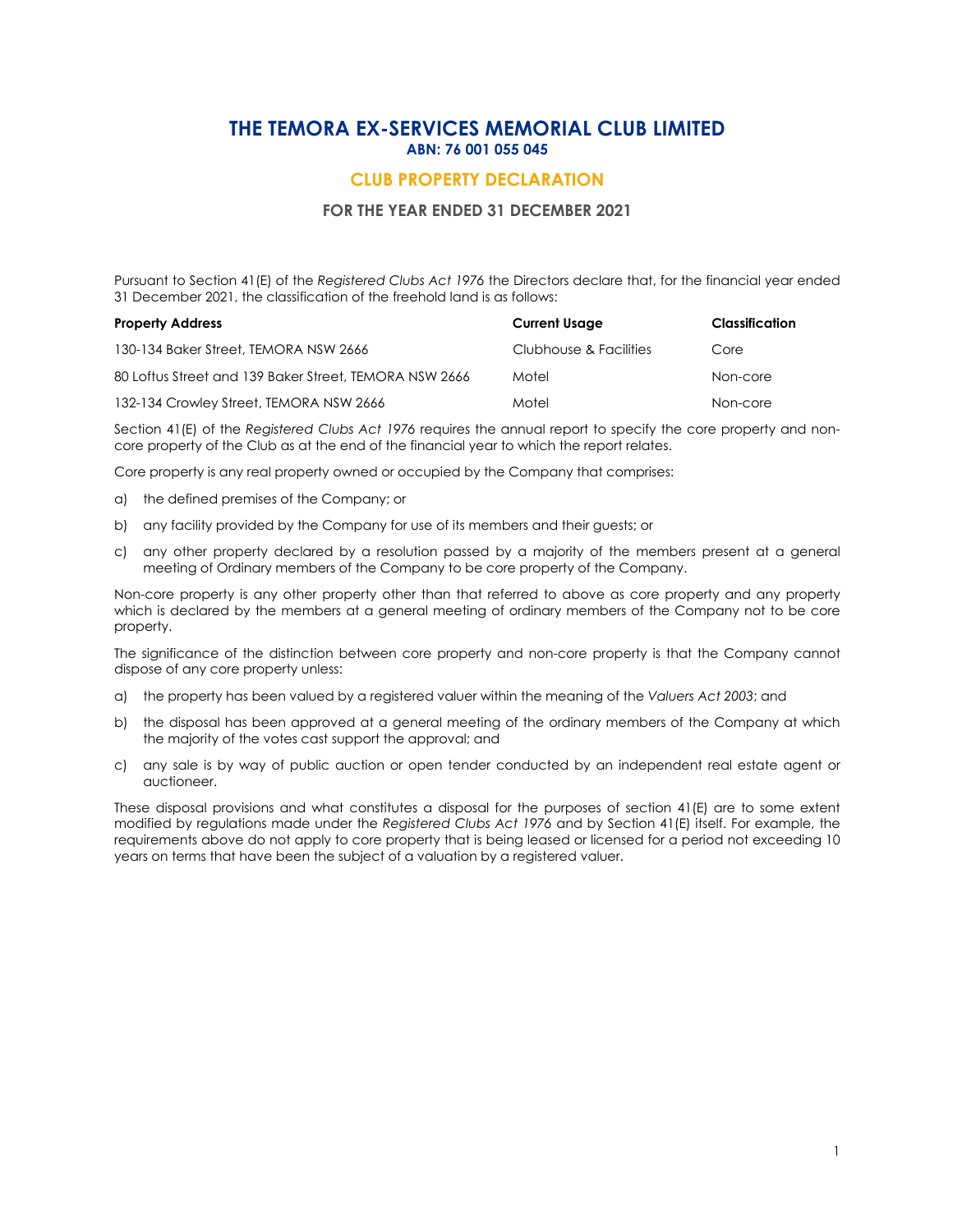# **DIRECTORS' REPORT**

# **FOR THE YEAR ENDED 31 DECEMBER 2021**

The Directors present their report on Temora Ex-Services Memorial Club Limited (the Company) for the financial year ended 31 December 2021.

### **Directors**

The names of the Directors in office at any time during, or since the end of the year are:

| Name                    | <b>Position</b>       | Appointed/Resigned         |
|-------------------------|-----------------------|----------------------------|
| Mr Jason Smith          | President             | Appointed: 30 May 2021     |
| Mr Michael Floyd        | Junior Vice President | Appointed: 28 May 2017     |
| Mrs Anne Widdows        | <b>Director</b>       | Appointed: 5 May 2017      |
| Mrs Jodie Tame          | <b>Director</b>       | Appointed: 30 May 2021     |
| Mr Raymond Lanyon       | <b>Director</b>       | Appointed: 30 May 2021     |
| <b>Mr Peter Castles</b> | <b>Director</b>       | Appointed: 24 June 2021    |
| Mr Kerry Wallace        | President             | Resigned: 30 May 2021      |
| Mr Earl Kotzur          | Senior Vice President | Resigned: 30 May 2021      |
| Mrs Jone Pavelic        | <b>Director</b>       | Resigned: 30 May 2021      |
| Mr Bruce Stacey         | <b>Director</b>       | Resigned: 25 February 2021 |
| Mr Ross Winfield        | Senior Vice President | Resigned: 27 December 2021 |

Directors have been in office since the start of the financial year to the date of this report unless otherwise stated.

#### **Meeting Attendance**

During the financial year, 16 meetings of Directors were held. Attendances by each Director during the year were as follows:

|                         | Number attended | Number eligible<br>to attend |
|-------------------------|-----------------|------------------------------|
| Mr Jason Smith          | 9               | 9                            |
| Mr Michael Floyd        | 16              | 16                           |
| Mrs Anne Widdows        | 15              | 16                           |
| Mrs Jodie Tame          | 9               | 9                            |
| Mr Raymond Lanyon       | 9               | 9                            |
| <b>Mr Peter Castles</b> | 7               | 8                            |
| Mr Kerry Wallace        | 7               | 7                            |
| Mr Earl Kotzur          | 7               | 7                            |
| Mrs Jone Pavelic        | 5               | 7                            |
| Mr Bruce Stacey         |                 | 2                            |
| Mr Ross Winfield        |                 | 9                            |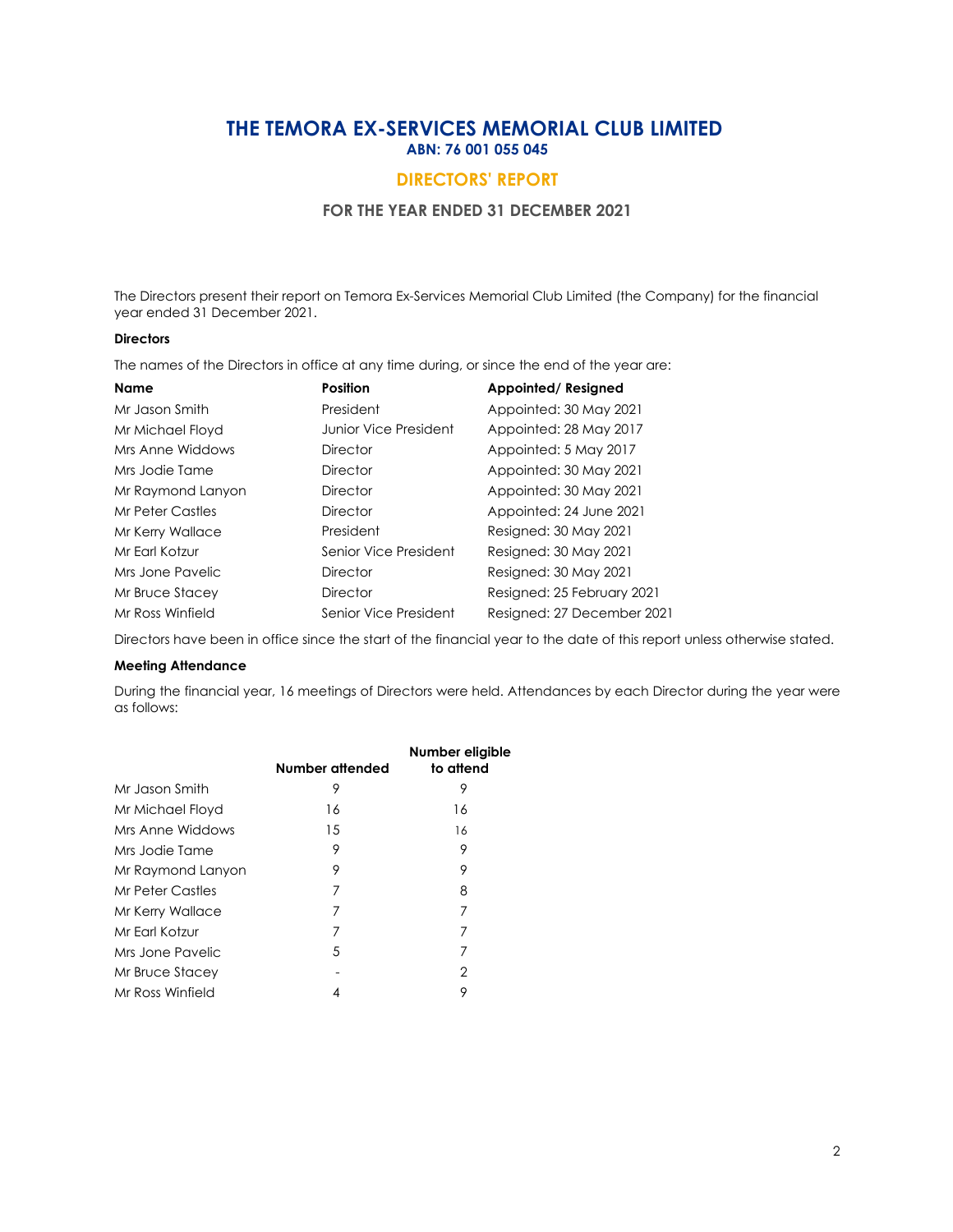# **DIRECTORS' REPORT**

### **FOR THE YEAR ENDED 31 DECEMBER 2021**

### **Information on Directors**

The names of each person who has been a Director during the year and to the date of this report are:

| Mr Jason Smith                     | President appointed 30 May 2021                                                                                                                                                                |
|------------------------------------|------------------------------------------------------------------------------------------------------------------------------------------------------------------------------------------------|
| Qualifications                     | <b>Mandatory Director Training</b>                                                                                                                                                             |
| Experience                         | Self-employed, 2 years prior experience as Director of Temora<br>Ex-Services Memorial Club                                                                                                     |
| <b>Special Responsibilities</b>    | Finance Committee, Buildings Committee                                                                                                                                                         |
| Mr Michael Floyd                   | Junior Vice President appointed 11 August 2017                                                                                                                                                 |
| Qualifications                     | Mandatory Director Training, Advanced Governance Workshop                                                                                                                                      |
| Experience                         | Access and Equity Committee for Temora Shire Council                                                                                                                                           |
| <b>Special Responsibilities</b>    | Governance Committee, Finance Committee                                                                                                                                                        |
| Mrs Anne Widdows                   | Director appointed 11 August 2017                                                                                                                                                              |
| Qualifications                     | Certificate II in Business, Mandatory Director Training                                                                                                                                        |
| Experience                         | 2 years experience as a Director of Temora Golf Club, 15 years<br>experience on Temora Gold Ladies Committee, 32 years<br>experience on GBOTA Committee                                        |
| <b>Special Responsibilities</b>    | <b>WHS Committee</b>                                                                                                                                                                           |
| Mrs Jodie Tame                     | Director appointed 30 May 2021                                                                                                                                                                 |
| Qualifications                     | BA Education, Secondary Teacher for 21 years, Temora Show<br>Society Committee, Barmedman Show Society Committee,<br>Temora Pony Club Committee, Independent Education Union<br>Representative |
| <b>Special Responsibilities</b>    | Governance Committee                                                                                                                                                                           |
| Mr Raymond Lanyon                  | Director appointed 30 May 2021                                                                                                                                                                 |
| Qualifications                     | <b>Mandatory Director Training</b>                                                                                                                                                             |
| Experience                         | Self-employed, retired Panel Beater                                                                                                                                                            |
| <b>Special Responsibilities</b>    | Men's Bowling Committee, WHS Committee, Buildings<br>Committee                                                                                                                                 |
| <b>Mr Peter Castles</b>            | Director appointed 24 June 2021                                                                                                                                                                |
| Qualifications                     | <b>Mandatory Director Training</b>                                                                                                                                                             |
| Experience                         | 40 years experience as Train Driver                                                                                                                                                            |
| <b>Special Responsibilities</b>    | <b>WHS Committee</b>                                                                                                                                                                           |
| Mr Kerry Wallace<br>Qualifications | President appointed 28 June 2017, resigned 30 May 2021<br><b>Mandatory Director Training</b>                                                                                                   |
| Experience                         | Retired WHS Offocer for Temota Shire Council                                                                                                                                                   |
|                                    |                                                                                                                                                                                                |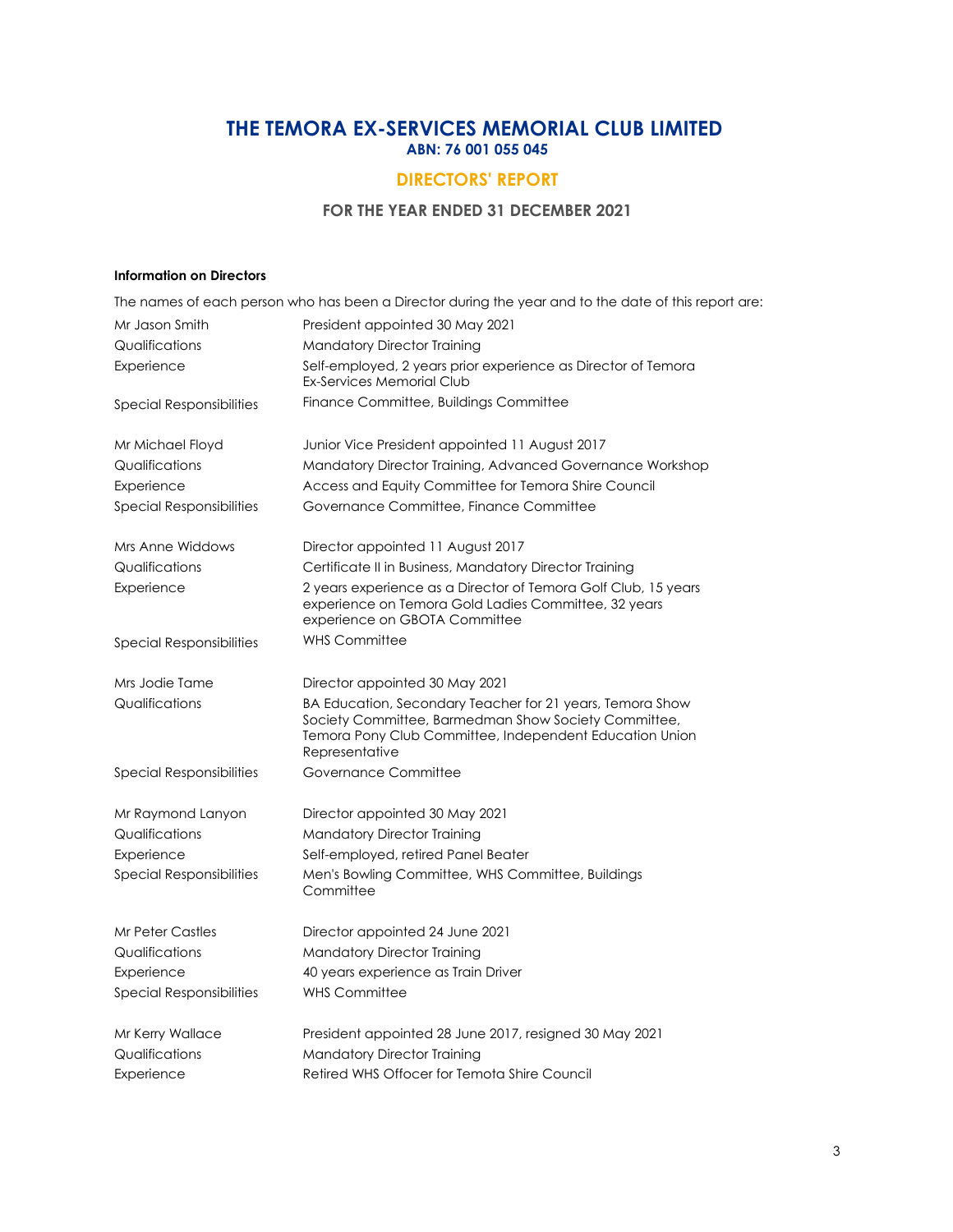# **DIRECTORS' REPORT**

### **FOR THE YEAR ENDED 31 DECEMBER 2021**

| Mr Earl Kotzur                  | Senior Vice President appointed 11 August 2017, resigned 30<br>May 2021                                                                                                                                              |
|---------------------------------|----------------------------------------------------------------------------------------------------------------------------------------------------------------------------------------------------------------------|
| Qualifications                  | <b>Mandatory Director Training</b>                                                                                                                                                                                   |
| Experience                      | <b>Retired Farmer</b>                                                                                                                                                                                                |
| Mrs Jone Pavelic                | Director appointed 5 May 2019, resigned 30 May 2021                                                                                                                                                                  |
| Qualifications                  | Responsible Service Alcohol                                                                                                                                                                                          |
| Experience                      | 19 years as Managing Paralegal and Law Clerk, Former<br>Caravan park manager, Former Secretary to Home Fund<br>Commission of NSW, Former Secretary of State Forest NSW,<br>Former owner of Courthouse Cottage B & B. |
| <b>Special Responsibilites</b>  | Temora Show Society Committee                                                                                                                                                                                        |
| Mr Bruce Stacey                 | Director appointed 5 May 2019, resigned 25 February 2021                                                                                                                                                             |
| Qualifications                  | Security License                                                                                                                                                                                                     |
| Experience                      | <b>Security Guard</b>                                                                                                                                                                                                |
| Mr Ross Winfield                | Senior Vice President appointed 30 May 2021, resigned 27<br>December 2021                                                                                                                                            |
| Experience                      | 10 years prior experience as Director of Temora Ex-Services<br><b>Memorial Club</b>                                                                                                                                  |
| <b>Special Responsibilities</b> | <b>Buildings Committee</b>                                                                                                                                                                                           |

Directors have been in office since the start of the financial year to the date of this report unless otherwise stated.

#### **Principal activities**

The principal activities of The Temora Ex-Services Memorial Club Limited during the financial year were to provide facilities and amenities for its members.

No significant changes in the nature of the Company's activities occurred during the financial year.

### **Short term objectives**

The Company's short term objectives are to:

- Provide and maintain hospitality services to its members;
- Support the local community; and
- Be a recognised leader in the provision of hospitality.

#### **Long term objectives**

The Company's long term objectives are to:

- Establish and maintain a strong relationship with the local community;
- Be sustainable and strive for continuous improvements so far as to offer the best possible outcomes for the Company's members and guest whilst continuing to operate on a not-for-profit basis; and
- Continue to operate on a not-for-profit basis, preserving any surpluses for the benefit of members.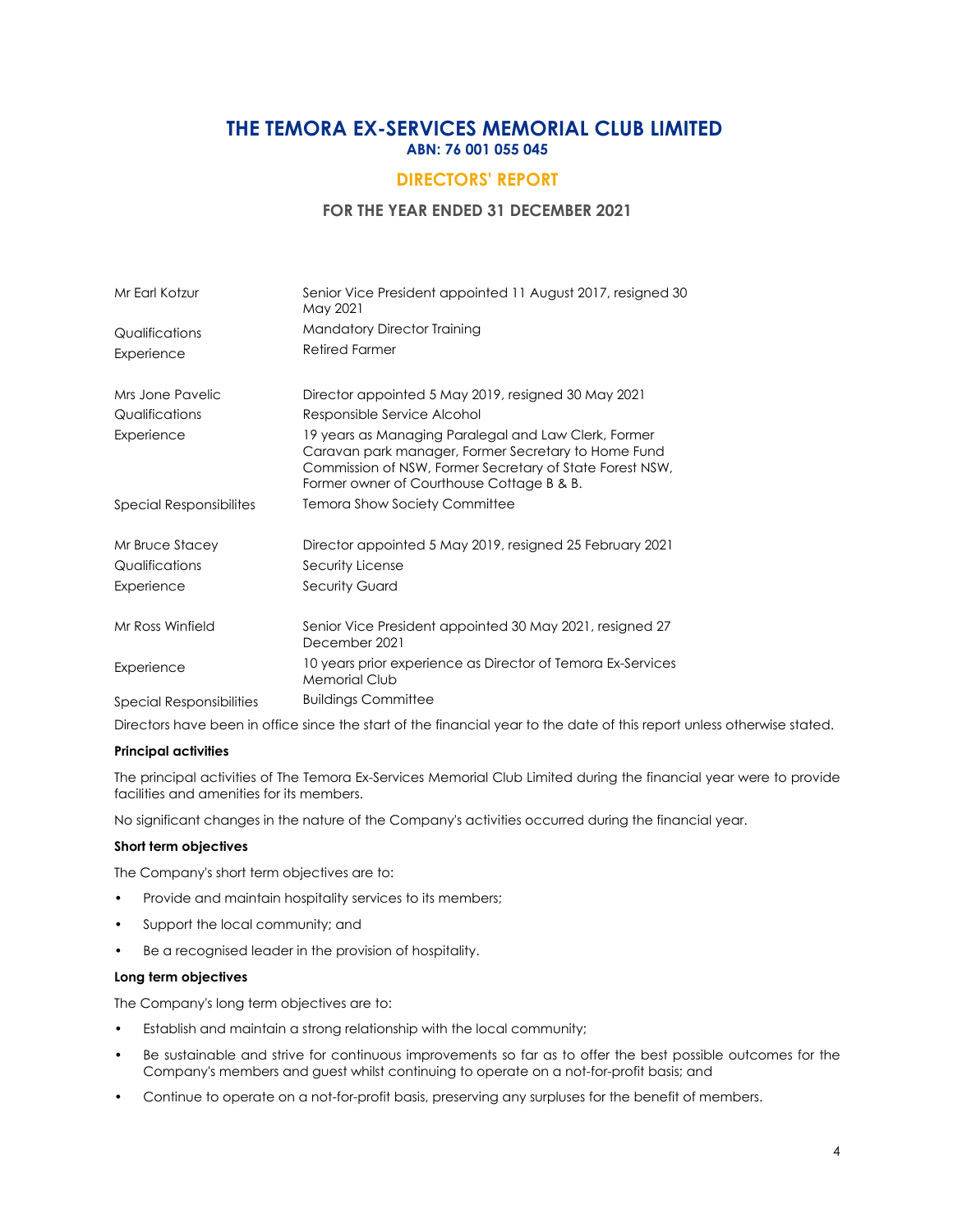# **DIRECTORS' REPORT**

## **FOR THE YEAR ENDED 31 DECEMBER 2021**

### **Strategy for achieving the objectives**

To achieve these objectives, the Company has adopted the following strategies:

- To improve the club facilities;
- To attract and retain quality staff;
- Seek to provide a wide range of entertainment for the local community; and
- Establish and foster working partnerships with a range of community stakeholders.

#### **Members guarantee**

The Company is incorporated under the *Corporations Act 2001* and is a Company Limited by Guarantee. If the Company is wound up, the Constitution states that each member is required to contribute a maximum of \$2 each towards meeting any outstanding obligations of the Company. At year end, the total amount that members of the Company are liable to contribute if the Company is wound up is \$6,446 (2020: \$6,254)

#### **Performance measures**

The Company measures its own performance through the use of occupancy including revenue generated from the motels, bar sales, turnover and net profit for the gaming machines which are set down within the monthly finance reconciliation updates and are reviewed by the Board and Management.

#### **Operating results**

The profit of the Company after providing for income tax amounted to \$186,914 (2020: \$(535,143).

#### **Significant changes in state of affairs**

There have been no significant changes in the state of affairs of the Company during the year.

### **Events after the reporting date**

No other matters or circumstances have arisen since the end of the financial year which significantly affected or could significantly affect the operations of the Company, the results of those operations or the state of affairs of the Company in future financial years.

#### **Future developments and results**

Likely developments in the operations of the Company and the expected results of those operations in future financial years have not been included in this report as the inclusion of such information is likely to result in unreasonable prejudice to the Company.

#### **Environmental issues**

The Company's operations are not regulated by any significant environmental regulations under a law of the Commonwealth or of a state or territory of Australia other than the *Smoke-Free Environment Act 2000*, *Smoke-Free Environment Amendment Regulation 2009*, and the *Smoke-Free Environment Regulation 2007* which bans and regulates smoking in enclosed public places as well as specified public places.

### **Indemnification**

The Company has paid premiums to insure each of its Director's against liabilities for costs and expenses incurred by them in defending any legal proceedings arising out of their conduct while acting in the capacity of Director of the Company, other than the conduct involving a wilful breach of duty in relation to the Company.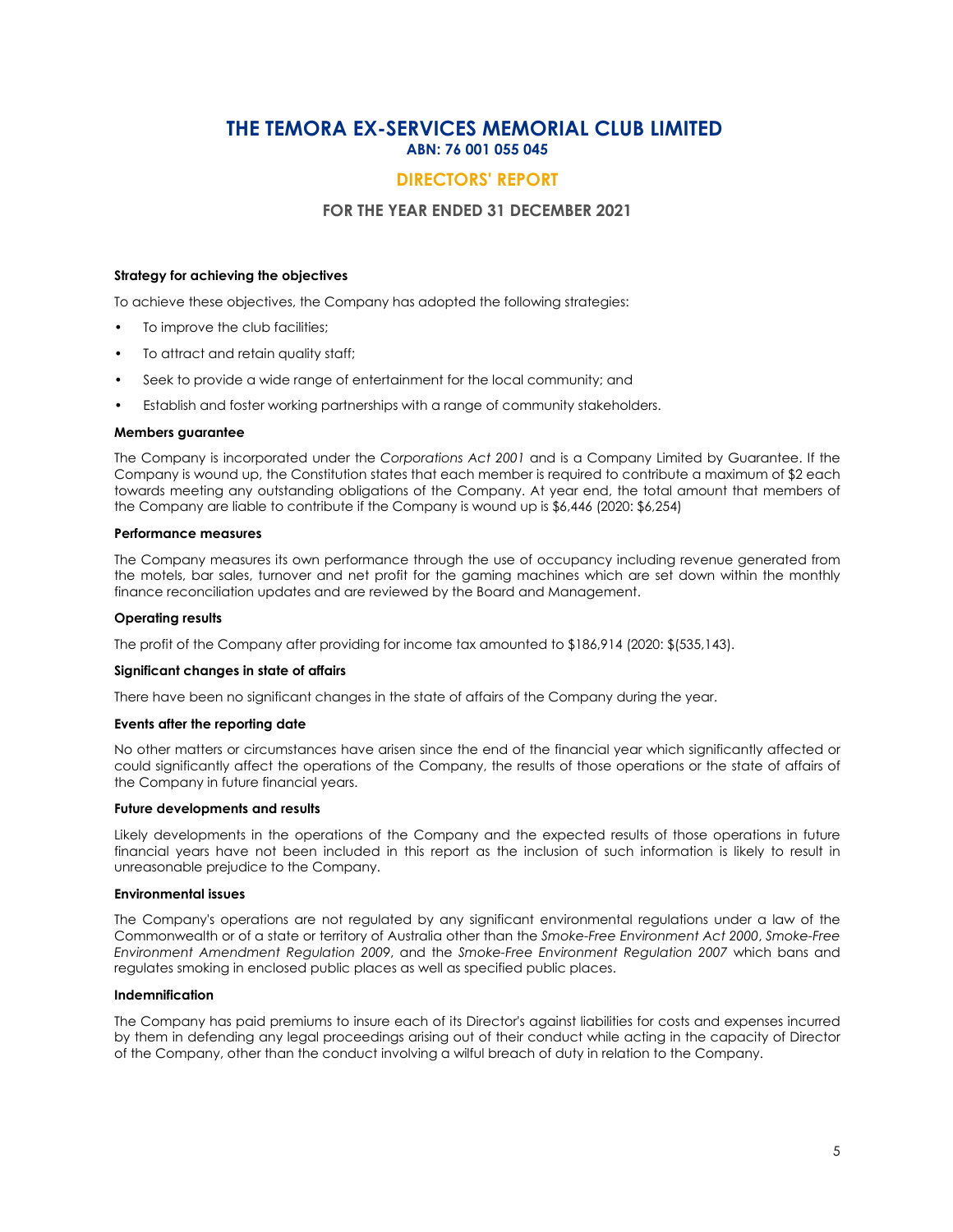# **DIRECTORS' REPORT**

## **FOR THE YEAR ENDED 31 DECEMBER 2021**

### **Auditor's independence declaration**

The lead auditor's independence declaration in accordance with section 307C of the *Corporations Act 2001*, for the year ended 31 December 2021 has been received and can be found on page 7 of the financial report.

Signed in accordance with a resolution of the Board of Directors:

 $F \cdot a$ .  $cmut.$ 

 $M, J. F$ loyd.

Jason Smith

Michael Floyd

Dated 12 April 2022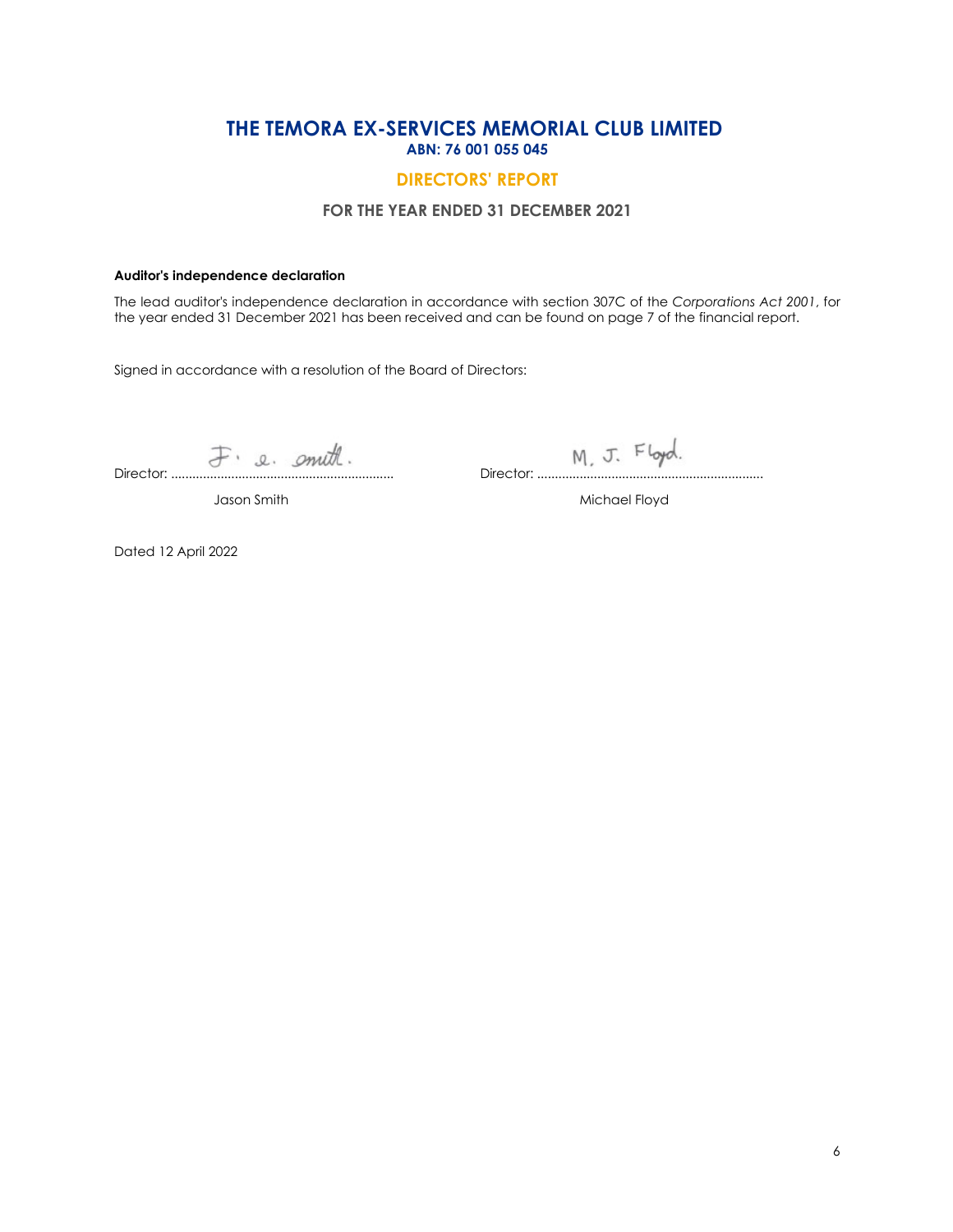

# **AUDITOR'S INDEPENDENCE DECLARATION**

**FOR THE YEAR ENDED 31 DECEMBER 2021**

We declare that, to the best of our knowledge and belief, during the year ended 31 December 2021, there have been:

- (i) no contraventions of the auditor independence requirements as set out in the *Corporations Act 2001* in relation to the audit; and
- (ii) no contraventions of any applicable code of professional conduct in relation to the audit.

**National Audits Group Pty Ltd Authorised Audit Company**

**Danielle Nye Director**

**Dated 12 April 2022**

**Wagga Wagga**

Liability limited by a scheme approved under Professional Standards Legislation. ABN 89 128 381 920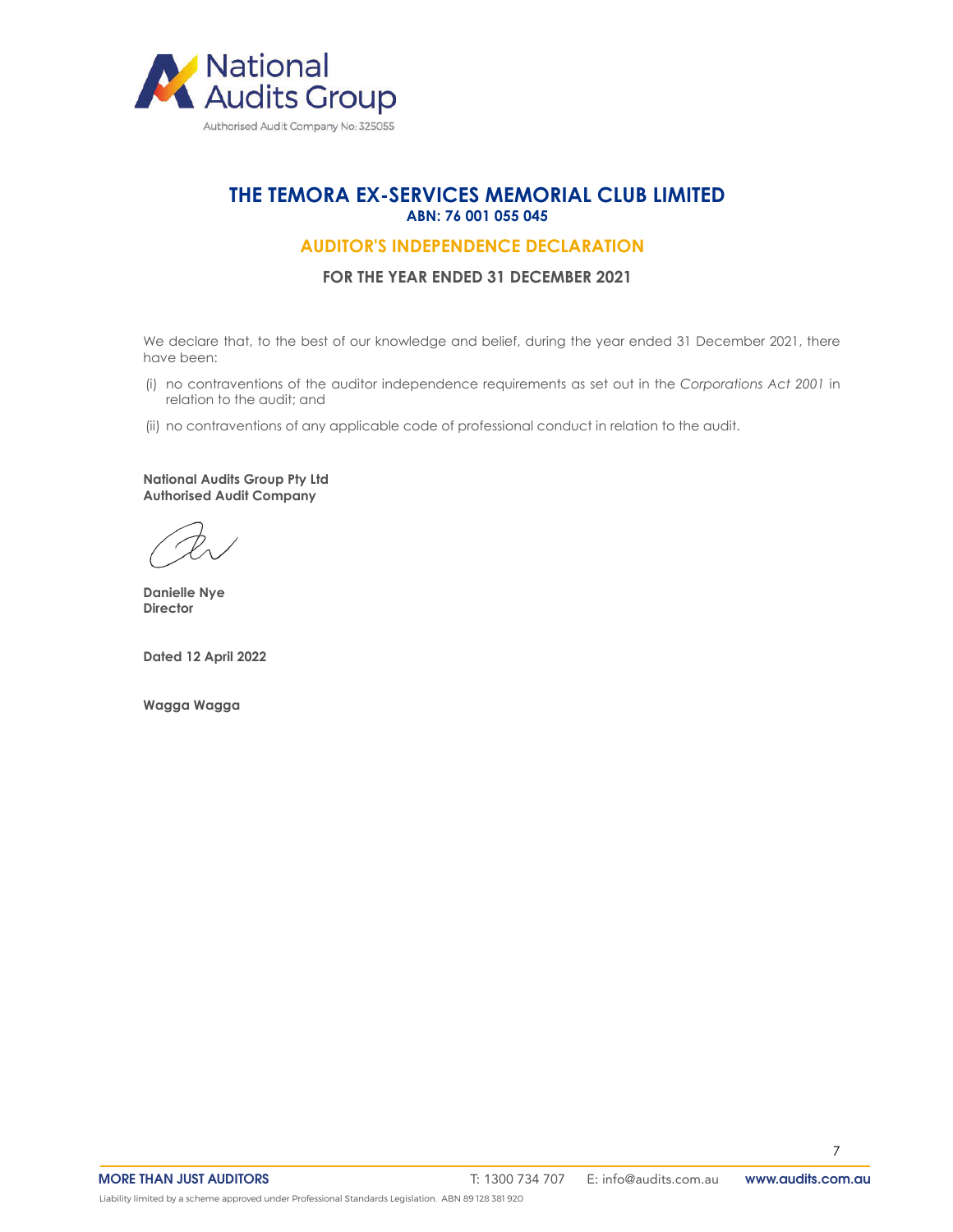# **STATEMENT OF INCOME AND RETAINED EARNINGS**

# **FOR THE YEAR ENDED 31 DECEMBER 2021**

|                                                | 2021      | 2020      |
|------------------------------------------------|-----------|-----------|
| <b>Note</b>                                    | \$        | \$        |
|                                                |           |           |
| Revenue                                        | 3,334,014 | 3,024,061 |
| Other income                                   | 160,249   | 586,818   |
| 4                                              | 3,494,263 | 3,610,879 |
| Less: Expenses                                 |           |           |
| Advertising and marketing                      | 24,713    | 17,126    |
| Cleaning and laundry expense                   | 60.924    | 55,413    |
| Depreciation and amortisation                  | 360,031   | 405,492   |
| Donations                                      | 50,707    | 31,350    |
| Entertainment and activities                   | 319,831   | 240,109   |
| Employee wages and benefits                    | 1,284,273 | 1,290,844 |
| Insurance                                      | 122,163   | 74,028    |
| Interest paid                                  | 20,851    | 32,170    |
| Other expenses                                 | 274,026   | 253,298   |
| Purchases                                      | 340,095   | 315,880   |
| Poker machine tax                              | 226,701   | 169,766   |
| Repairs and maintenance                        | 109,177   | 88,247    |
| Utilities                                      | 113,857   | 102,013   |
| Profit before income tax                       | 186,914   | 535,143   |
| $2(\alpha)$<br>Income tax expense              |           |           |
| Other comprehensive income                     |           |           |
| Total comprehensive income for the year        | 186,914   | 535,143   |
| Retained earnings at the beginning of the year | 6,678,437 | 6,143,294 |
| Profit for the year                            | 186,914   | 535,143   |
| Retained earnings at the end of the year       | 6,865,351 | 6,678,437 |

The accompanying notes form part of these financial statements.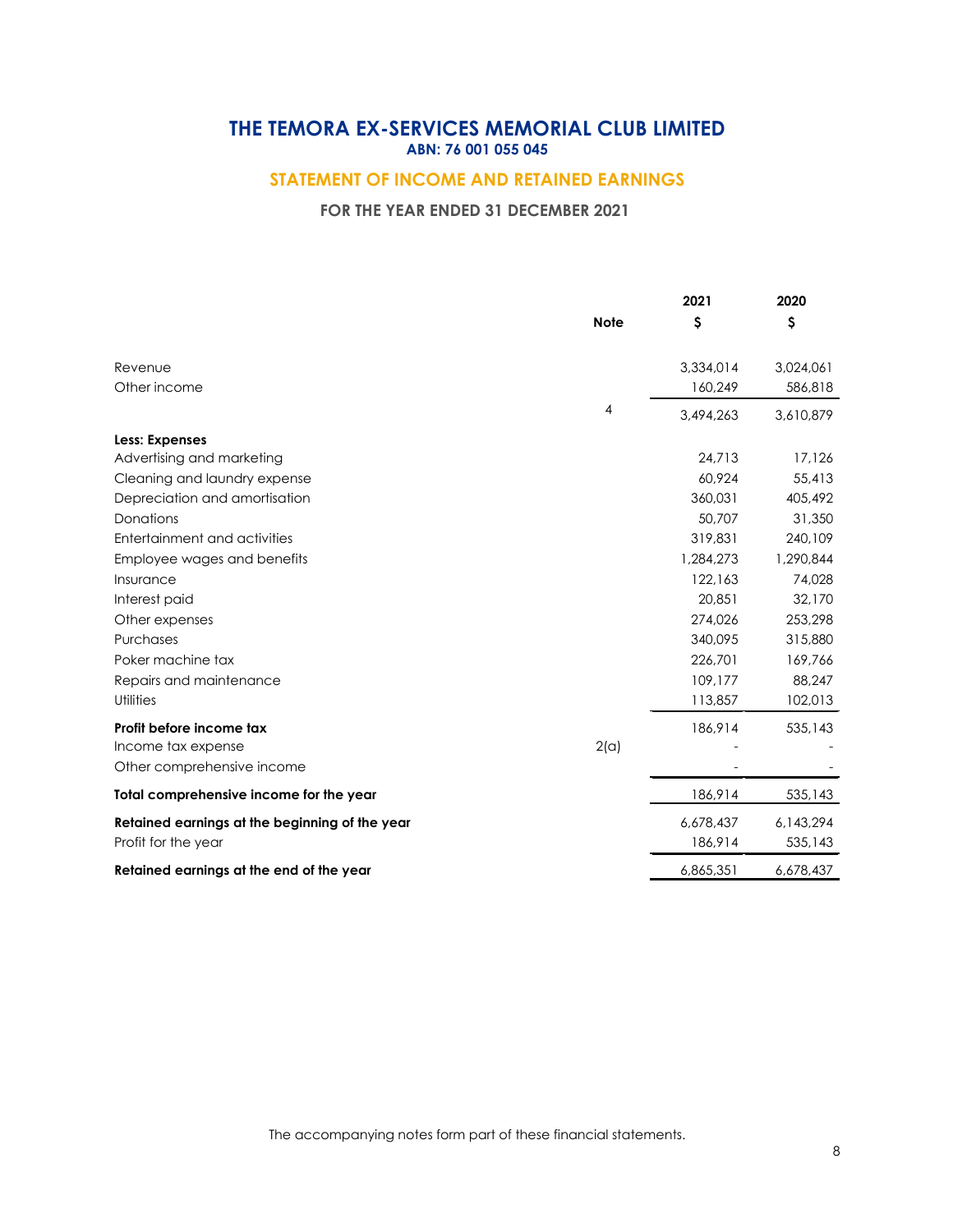# **STATEMENT OF FINANCIAL POSITION**

# **FOR THE YEAR ENDED 31 DECEMBER 2021**

|                                      | 2021      | 2020      |
|--------------------------------------|-----------|-----------|
| <b>Note</b>                          | \$        | \$        |
| <b>ASSETS</b>                        |           |           |
| <b>CURRENT ASSETS</b>                |           |           |
| Cash and cash equivalents<br>6       | 1,308,295 | 1,215,201 |
| Trade and other receivables          | 14,750    | 23,101    |
| Inventories<br>$\overline{7}$        | 47,882    | 40,227    |
| Other financial assets<br>8          | 390,107   | 84,937    |
| Prepayments                          | 52,112    | 55,618    |
| <b>TOTAL CURRENT ASSETS</b>          | 1,813,146 | 1,419,084 |
| <b>NON-CURRENT ASSETS</b>            |           |           |
| 9<br>Property, plant and equipment   | 5,117,535 | 5,364,770 |
| 10<br>Intangible assets              | 1,035,465 | 1,035,465 |
| <b>TOTAL NON-CURRENT ASSETS</b>      | 6,153,000 | 6,400,235 |
| <b>TOTAL ASSETS</b>                  | 7,966,146 | 7,819,319 |
| <b>LIABILITIES</b>                   |           |           |
| <b>CURRENT LIABILITIES</b>           |           |           |
| 11<br>Trade and other payables       | 320,695   | 237,513   |
| 12<br>Employee benefits              | 330,009   | 281,217   |
| 13<br>Borrowings                     | 423,754   | 567,846   |
| Other financial liabilities          |           | 37,947    |
| <b>TOTAL CURRENT LIABILITIES</b>     | 1,074,458 | 1,124,523 |
| <b>NON-CURRENT LIABILITIES</b>       |           |           |
| 12<br><b>Employee benefits</b>       | 26,337    | 16,359    |
| <b>TOTAL NON-CURRENT LIABILITIES</b> | 26,337    | 16,359    |
| <b>TOTAL LIABILITIES</b>             | 1,100,795 | 1,140,882 |
| <b>NET ASSETS</b>                    | 6,865,351 | 6,678,437 |
| <b>EQUITY</b>                        |           |           |
| Retained earnings                    | 6,865,351 | 6,678,437 |
| <b>TOTAL EQUITY</b>                  | 6,865,351 | 6,678,437 |

The accompanying notes form part of these financial statements.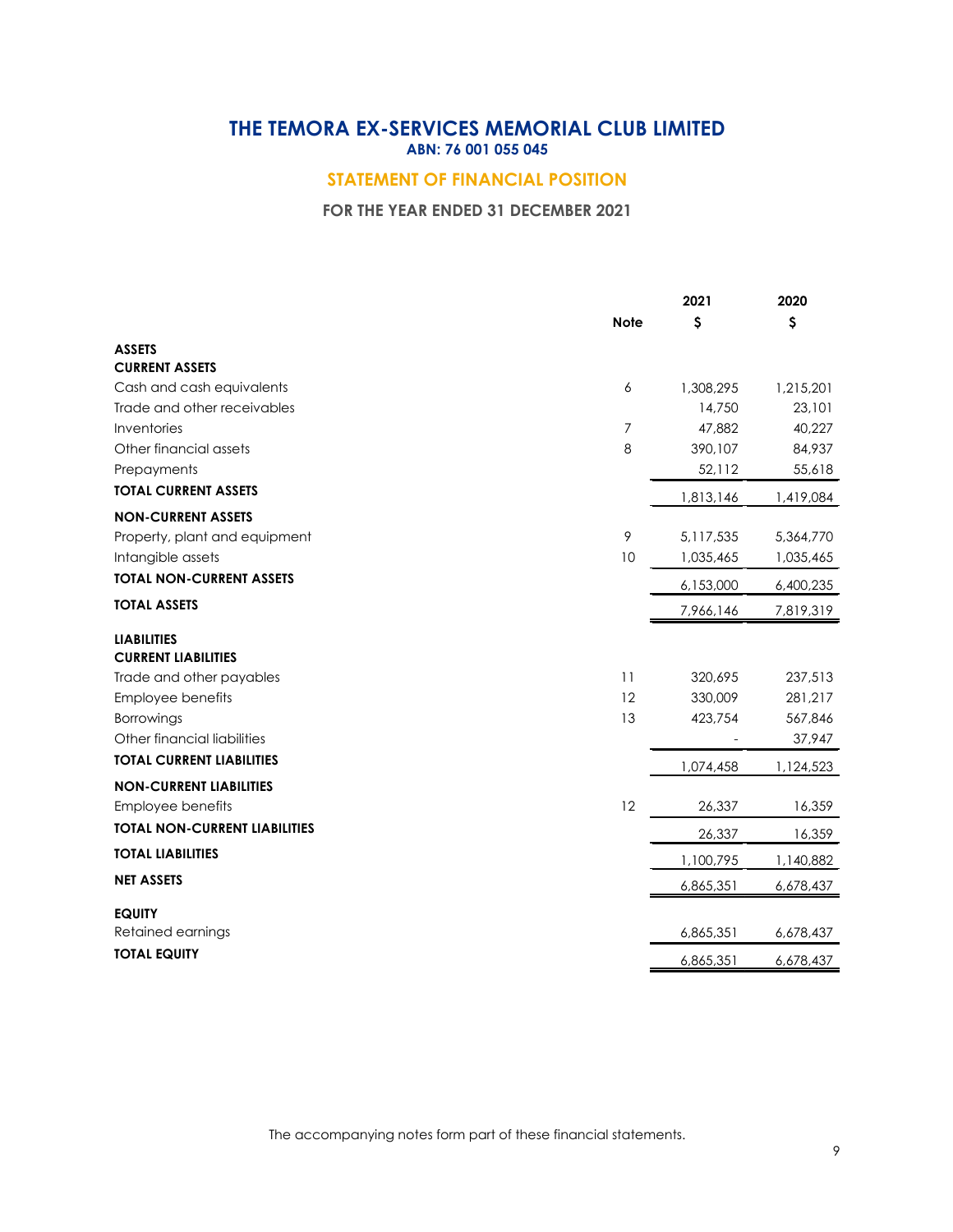# **STATEMENT OF CASH FLOWS**

# **FOR THE YEAR ENDED 31 DECEMBER 2021**

|                                                     |             | 2021        | 2020        |
|-----------------------------------------------------|-------------|-------------|-------------|
|                                                     | <b>Note</b> | \$          | \$          |
| <b>CASH FLOWS FROM OPERATING ACTIVITIES:</b>        |             |             |             |
| Receipts from customers                             |             | 3,068,102   | 3,038,857   |
| Payments to suppliers and employees                 |             | (2,838,684) | (2,662,582) |
| Interest received                                   |             | 75          | 329         |
| Government subsidies received (COVID-19)            |             | 129,266     | 557,500     |
| Net cash provided by operating activities           |             | 358,759     | 934,104     |
| <b>CASH FLOWS FROM INVESTING ACTIVITIES:</b>        |             |             |             |
| Proceeds from disposal of plant and equipment       |             | 60.511      | 327,200     |
| Purchase of property, plant and equipment           |             | (144, 137)  | (112, 511)  |
| Net cash provided by/(used in) investing activities |             | (83,626)    | 214,689     |
| <b>CASH FLOWS FROM FINANCING ACTIVITIES:</b>        |             |             |             |
| Repayment of borrowings                             |             | (144,092)   | (223, 811)  |
| Repayments of other financial liabilities           |             | (37,947)    |             |
| Net cash used in financing activities               |             | (182, 039)  | (223, 811)  |
| Net increase in cash and cash equivalents held      |             | 93.094      | 924,982     |
| Cash and cash equivalents at beginning of year      |             | 1,215,201   | 290,219     |
| Cash and cash equivalents at end of financial year  | 6           | 1,308,295   | 1,215,201   |

The accompanying notes form part of these financial statements.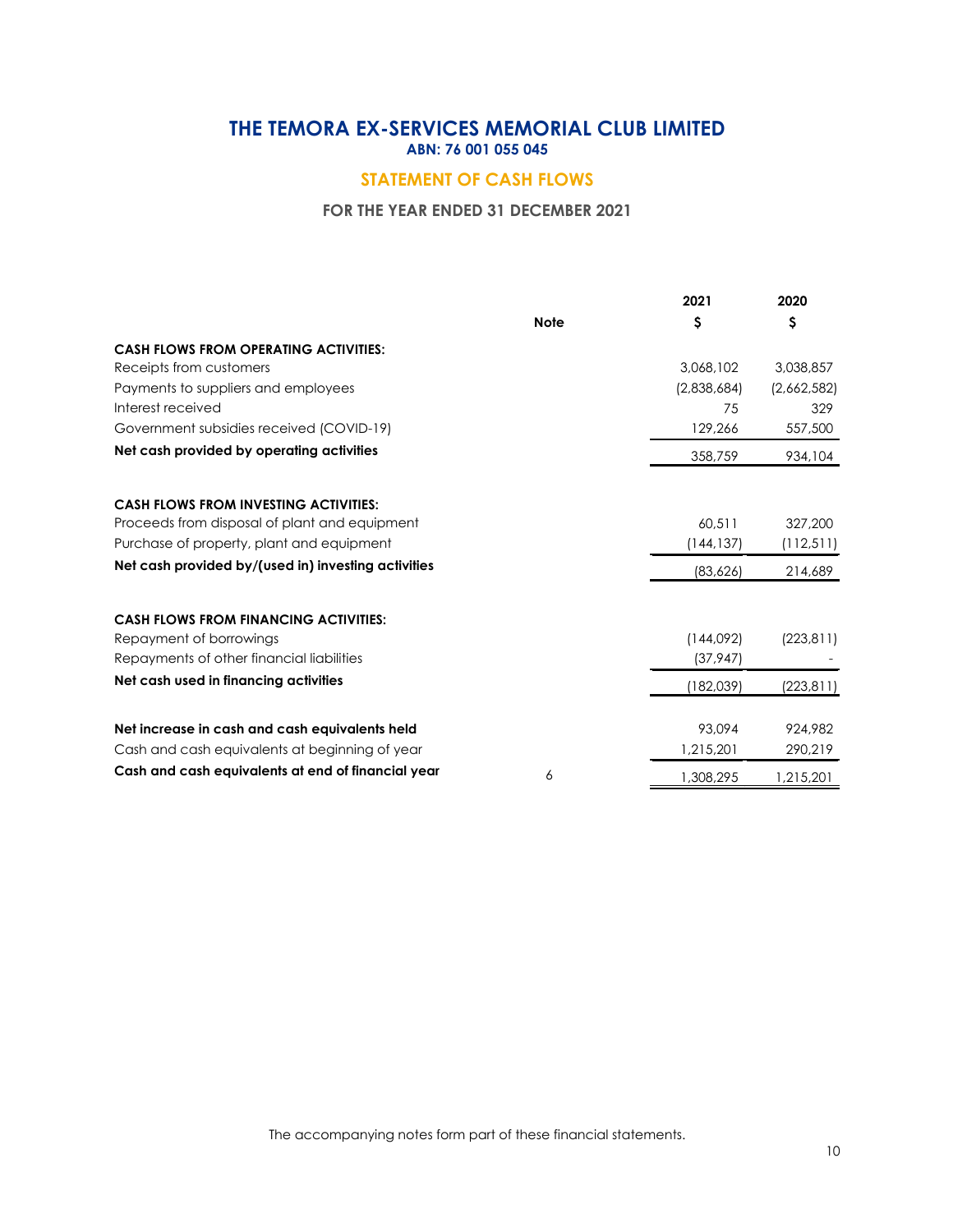# **NOTES TO THE FINANCIAL STATEMENTS**

### **FOR THE YEAR ENDED 31 DECEMBER 2021**

The financial report covers The Temora Ex-Services Memorial Club Limited (the Company) as an individual entity. The Temora Ex-Services Memorial Club Limited is a not-for-profit Company Limited by Guarantee, incorporated and domiciled in Australia.

The functional and presentation currency of the Company is Australian dollars (\$AUD) and all amounts have been rounded to the nearest dollar.

The financial report was authorised for issue by the Directors on 12 April 2022.

### **1 BASIS OF PREPARATION**

The financial statements are general purpose financial statements that have been prepared in accordance with the Australian Accounting Standards - Simplified Disclosures, *Corporations Act 2001* and *Corporations Regulations 2001*.

The Company has opted to adopt AASB 1060 *General Purpose Financial Statements - Simplified Disclosures Standard for For-Profit and Not-for-Profit Tier 2 Entities* ahead of its mandatory effective date of 1 July 2021. Other than the change in disclosure requirements, the adoption of AASB 1060 has no significant impact on the financial statements because the Company's previous financial statements complied with Australian Accounting Standards - Reduced Disclosure Requirements.

The financial statements have been prepared on an accruals basis and are based on historical costs modified, where applicable, by the measurement at fair value of financial assets and financial liabilities.

Significant accounting policies adopted in the preparation of these financial statements are presented below and are consistent with prior reporting periods unless otherwise stated.

### **2 SUMMARY OF SIGNIFICANT ACCOUNTING POLICIES**

#### **(a) Income Tax**

The mutuality principle has been applied to the calculation of the Company's income tax. The Company has estimated that the assessable portion of mutual income represented by results of trading attributable to nonmembers of the Company is 21.5% (2020: 23.99%).

The Company has not previously recognised deferred tax assets, as historically tax losses have been incurred. However, in 2020 there was a taxable profit of \$38,485 reported in the Company's income tax return. This was offset with tax losses from previous years. Carry forward tax losses of \$741,374 were reported in the 2020 income tax return and an additional tax loss of \$28,015 was incurred in 2021, leaving a carry forward total of \$769,389. Due to the unlikelihood of the full amount of these losses being recovered, a deferred tax asset has not been recognised.

#### **(b) Revenue and other income**

### **Revenue from Contracts with Customers**

The Company recognises revenue on a basis that reflects the transfer of promised goods or services to consumers at an amount that reflects the consideration the Company expects to receive in exchange for those goods or services.

Revenue is recognised by applying a five-step model for each appropriate revenue stream as follows:

- 1. Identify the contract with the customer;
- 2. Identify the performance obligations;
- 3. Determine the transaction price;
- 4. Allocate the transaction price to the performance obligations; and
- 5. Recognise revenue as and when control of the performance obligations is transferred.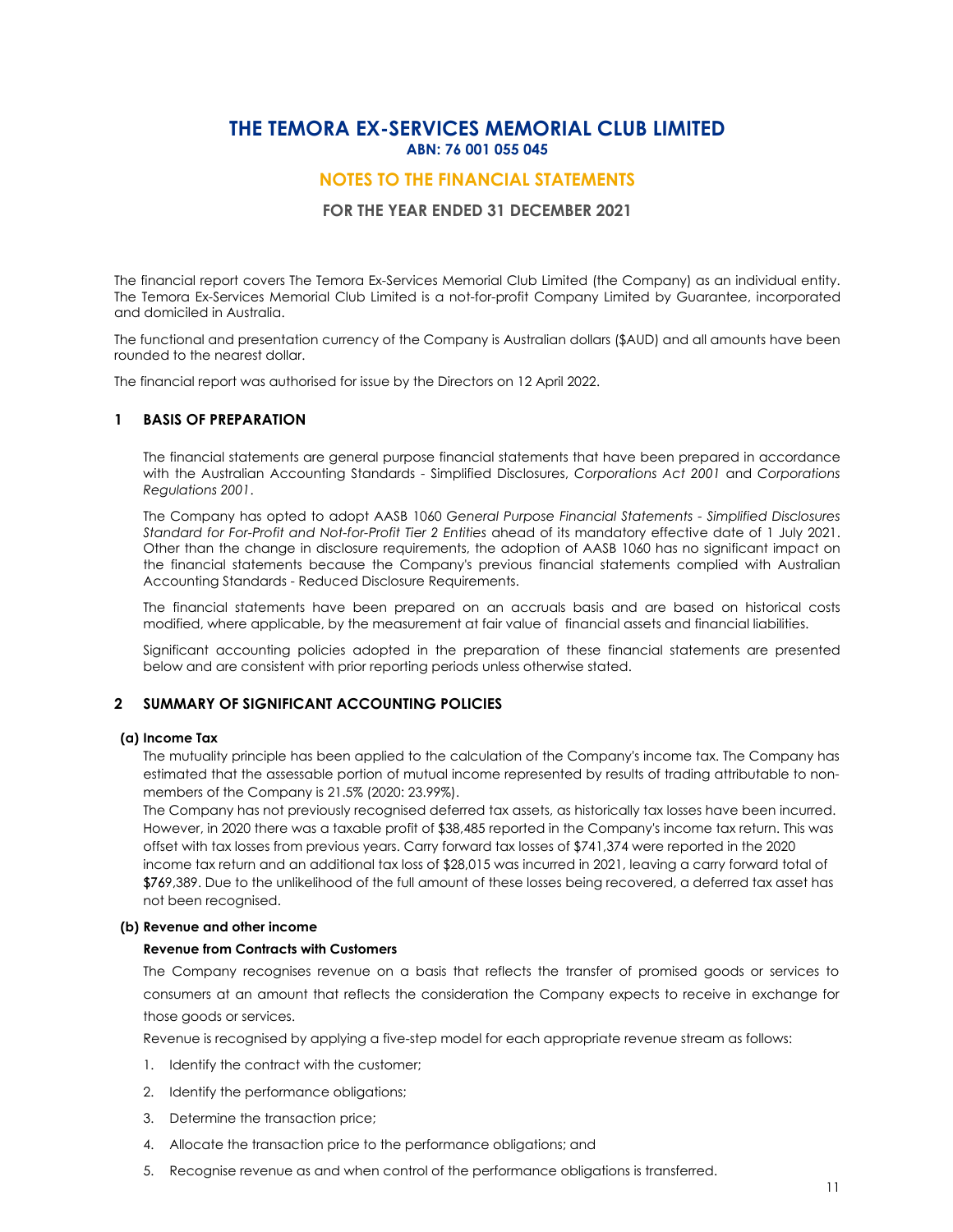# **NOTES TO THE FINANCIAL STATEMENTS**

### **FOR THE YEAR ENDED 31 DECEMBER 2021**

### **2 SUMMARY OF SIGNIFICANT ACCOUNTING POLICIES**

#### **(b) Revenue and other income**

The Company's accounting policies for recognising revenue is outlined in further detail below.

#### **Income for Not-for-Profit Entities**

In acordance with AASB 1058 Income for Not-for-Profit Entities, the Company recognises revenue on a basis that reflects the fair value of goods, services, and assets (such as cash, inventories, and property, plant and equipment), which have been provided or transferred to the Company for nil or norminal considerations, is deemed to further the objectives of the Company, and has no enforceable or sufficiently specific performance obligations attached to the receipt.

#### **Bar trading**

Revenue derived through bar sales is recognised on transfer of goods to the patron as this is deemed to be the point in time when all the risks and rewards associated with the goods are transferred, there is no longer any ownership or effective control over the inventory and the Company's performance obligations have been met.

#### **Gaming machine takings**

Gaming machine takings is recognised as revenue on receipt of the funds as there are no enforceable performance obligations contained within a contract between the Company and the patron. Revenue from gaming machine takings is shown in the statement of profit or loss and other comprehensive income net of payouts and gaming tax.

#### **Accommodation income**

Accommodation charges are made at the commencement of a guests stay and are recognised as revenue on arrivial.

Cancellation of bookings are permitted with no charge being made on the guests if the booking is cancelled at least 48 hours prior to check-in. If a booking is cancelled less than 48 hours prior to check-in, the Company recognises revenue equal to the full rate of the first cancelled night. For cancelled booking during peak times, the full booking payment will be forfeited by the quest and recognised as revenue by the Company. Revenue from cancelled bookings is recognised at the time the quest becomes unable to obtain a refund.

Receipts from the sale of goods, such as food and beverages, is recognised as income at the point of sale (POS) or the passing of possession to the customer has occurred, as this is deemed the point in time the Company has fulfilled its performance obligation.

### **Membership subscriptions**

Membership subscriptions represent the amounts received from the Company's members in accordance with the Rules of the Company. Membership subscriptions received in advance incur an obligation for the Club to honour the terms and conditions of the membership for the term of the membership.

This represents a constructive obligations to provide all benefits associated to provide all benefits associated with the membership to the members. Therefore, membership subscriptions received in advance are recognised on the statement of financial position as a contract liability and subsequently recognised as revenue in the year to which they relate, on a straight-line basis.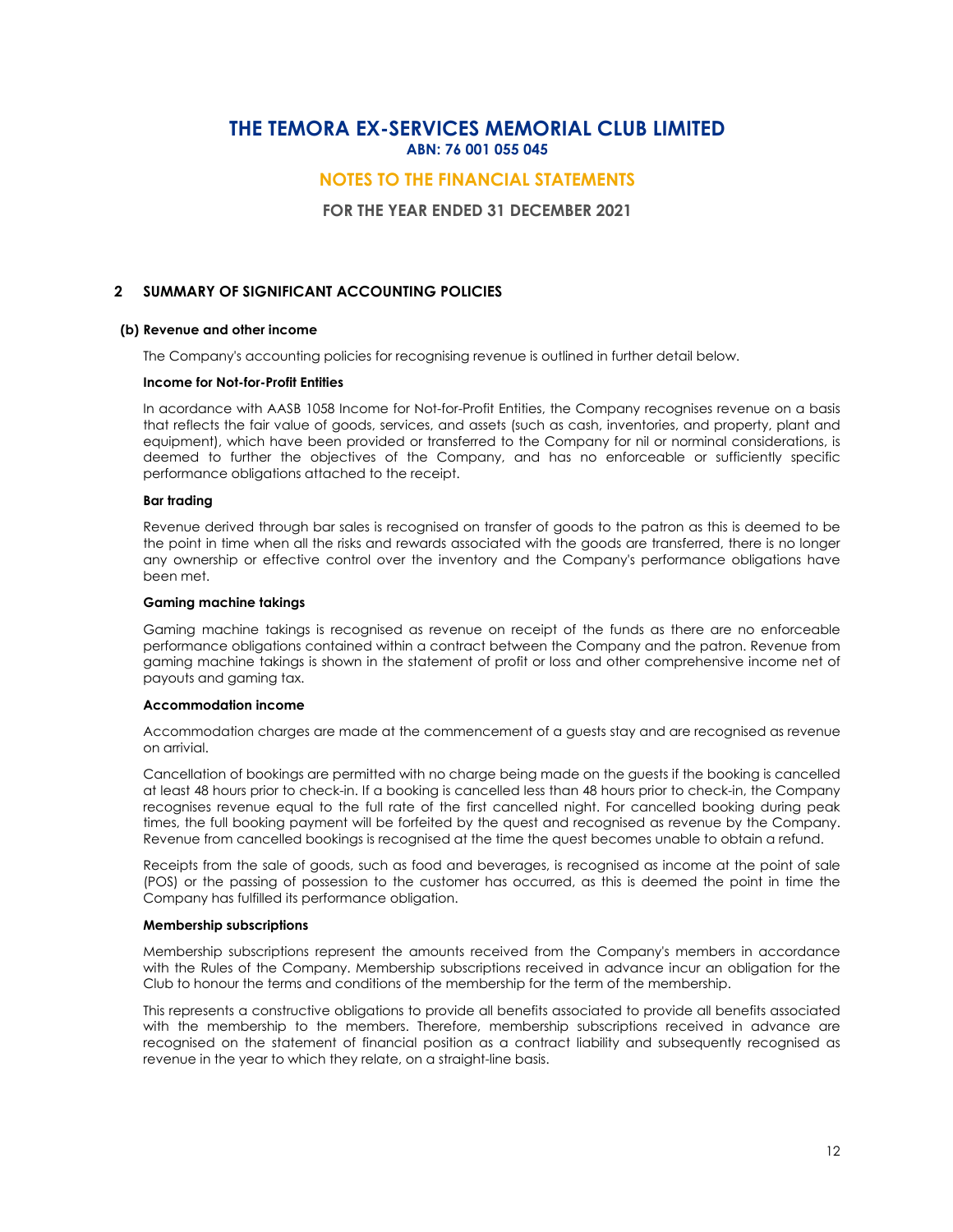# **NOTES TO THE FINANCIAL STATEMENTS**

### **FOR THE YEAR ENDED 31 DECEMBER 2021**

### **2 SUMMARY OF SIGNIFICANT ACCOUNTING POLICIES**

#### **(b) Revenue and other income**

#### **Commissions**

Commissions are recognised as revenue on receipt of the funds as there are no enforceable performance obligations contained within a contract between the Company and the patron. The Commission income is earned on a percentage of the sales generated by the Company using third-party property.

#### **Government subsidies**

The Company has been eligible to receive JobSaver subsidies for the period between 15 August to 11 October 2022, as part of the COVID-19 economic relief from Service NSW.

The government subsidies received during the period were recognised as revenue upon receipt, in accordance with AASB 1058 *Income of Not-for-Profit Entities*. This was due to the nature of these grants and subsidies, having no performance obligations attached to them.

#### **Other income**

Other income is recognised as revenue when the Company has fulfilled its performance obligations, or on receipt to the extent there are no performance obligations attached to the funds.

#### **(c) Goods and services tax (GST)**

Revenue, expenses and assets are recognised net of the amount of goods and services tax (GST), except where the amount of GST incurred is not recoverable from the Australian Taxation Office (ATO).

Receivables and payables are stated inclusive of GST.

The net amount of GST recoverable from, or payable to, the ATO is included as part of receivables or payables in the statement of financial position.

Cash flows in the statement of cash flows are included on an inclusive basis and the GST component of cash flows arising from investing and financing activities which is recoverable from, or payable to, the taxation authority is classified as operating cash flows.

### **(d) Inventories**

Inventories for bar stock are measured at the lower of cost and net realisable value. Cost of inventory is determined using the individual item basis which is inclusive of freight and delivery charges and is net of any rebates and discounts received.

Net realisable value is the estimated selling price in the ordinary course of business, less the estimated costs of completion and the costs necessary to make the sale. Net realisable value is estimated using the most reliable evidence available at the reporting date and inventory is written off in the statement of income and retained earnings when deemed to be damaged or obsolete.

### **(e) Property, plant and equipment**

Each class of property, plant and equipment is carried at cost less, where applicable, any accumulated depreciation and impairment.

Costs include purchase price, other directly attributable costs and the initial estimate of the costs of dismantling and restoring the asset, where applicable.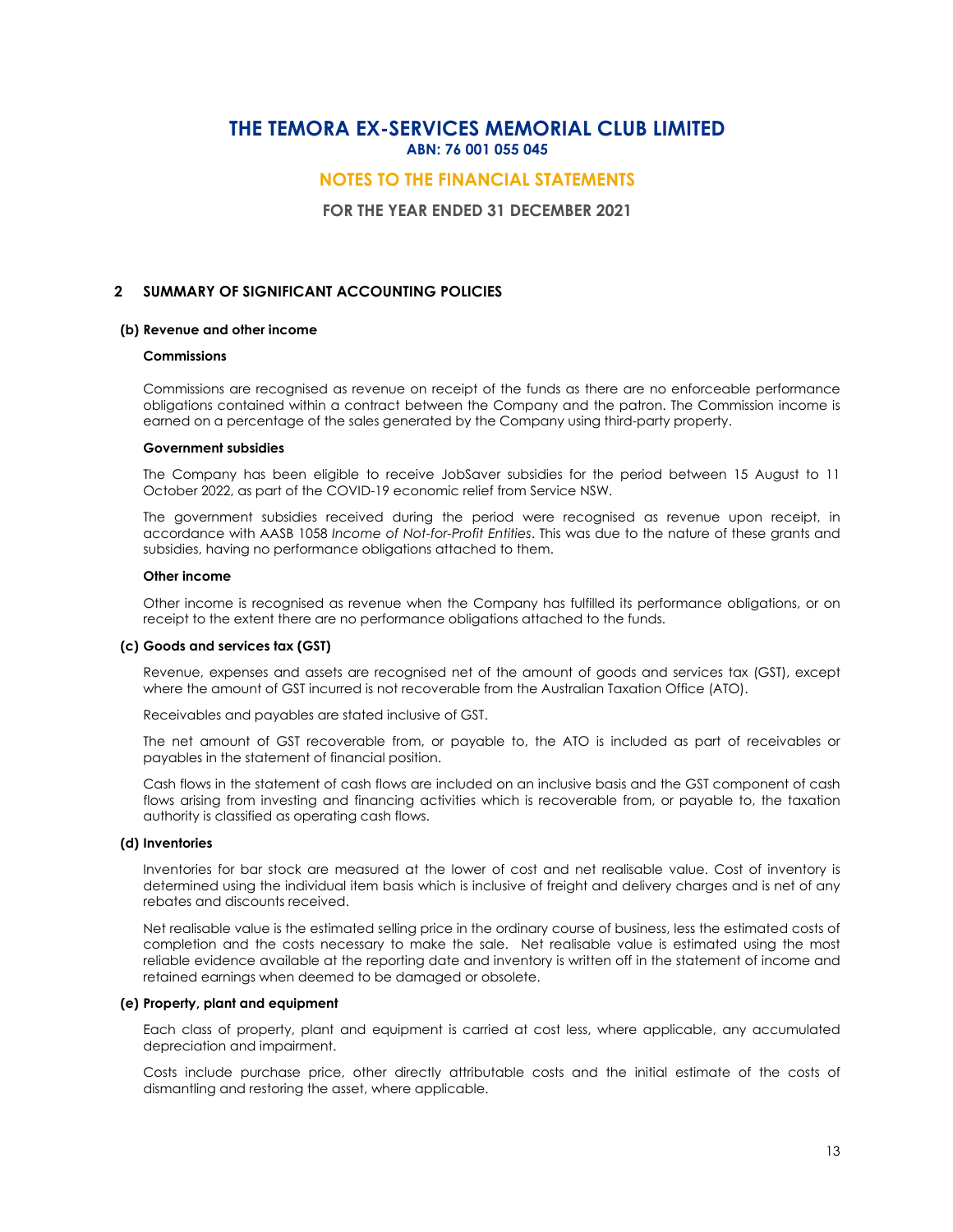# **NOTES TO THE FINANCIAL STATEMENTS**

### **FOR THE YEAR ENDED 31 DECEMBER 2021**

### **2 SUMMARY OF SIGNIFICANT ACCOUNTING POLICIES**

#### **(e) Property, plant and equipment**

#### **Depreciation**

Property, plant and equipment, excluding freehold land, is depreciated on both a straight-line basis and diminishing value basis over the assets useful life to the Company, commencing when the asset is ready for use.

The depreciation rates used for each class of depreciable asset are shown below:

| Depreciation rate |
|-------------------|
| $2.5\%$ - 40%     |
| $5\%$ - 40%       |
|                   |

At the end of each annual reporting period, the depreciation method, useful life and residual value of each asset is reviewed. Any revisions are accounted for prospectively as a change in estimate.

### **(f) Financial instruments**

Financial instruments are recognised initially using trade date accounting, i.e. on the date that the Company becomes party to the contractual provisions of the instrument.

On initial recognition, all financial instruments are measured at fair value plus transaction costs (except for instruments measured at fair value through profit or loss where transaction costs are expensed as incurred).

#### *Financial assets at fair value through profit or loss*

The Company has a managed investment scheme (AMP Investment) which is designated as other financial assets at fair value through profit or loss.

Assets included within this category are carried in the statement of financial position at fair value with changes in fair value recognised in finance income or expenses in profit or loss.

Any gain or loss arising from this financial instruments is based on changes in fair value, which is determined by direct reference to active market transactions or using a valuation technique where no active market exists.

### *Financial liabilities*

The Company's financial liabilities include borrowings, trade and other payables which are measured at amortised cost using the effective interest rate method.

#### **(g) Impairment of financial assets**

At the end of the reporting period the Company assesses whether there is any objectives evidence that a financial asset or group of financial assets is impaired indicator for financial assets. If any such indication exists then the asset's recoverable amount is estimated.

The recoverable amount of an asset is the higher of the fair value less costs of disposal and the value in use. Value in use is the present value of the future cash flows expected to be derived from an asset or cashgenerating unit.

Where the recoverable amount is less than the carrying amount, an impairment loss is recognised in profit or loss. Reversal indicators are considered in subsequent periods for all assets which have suffered an impairment loss.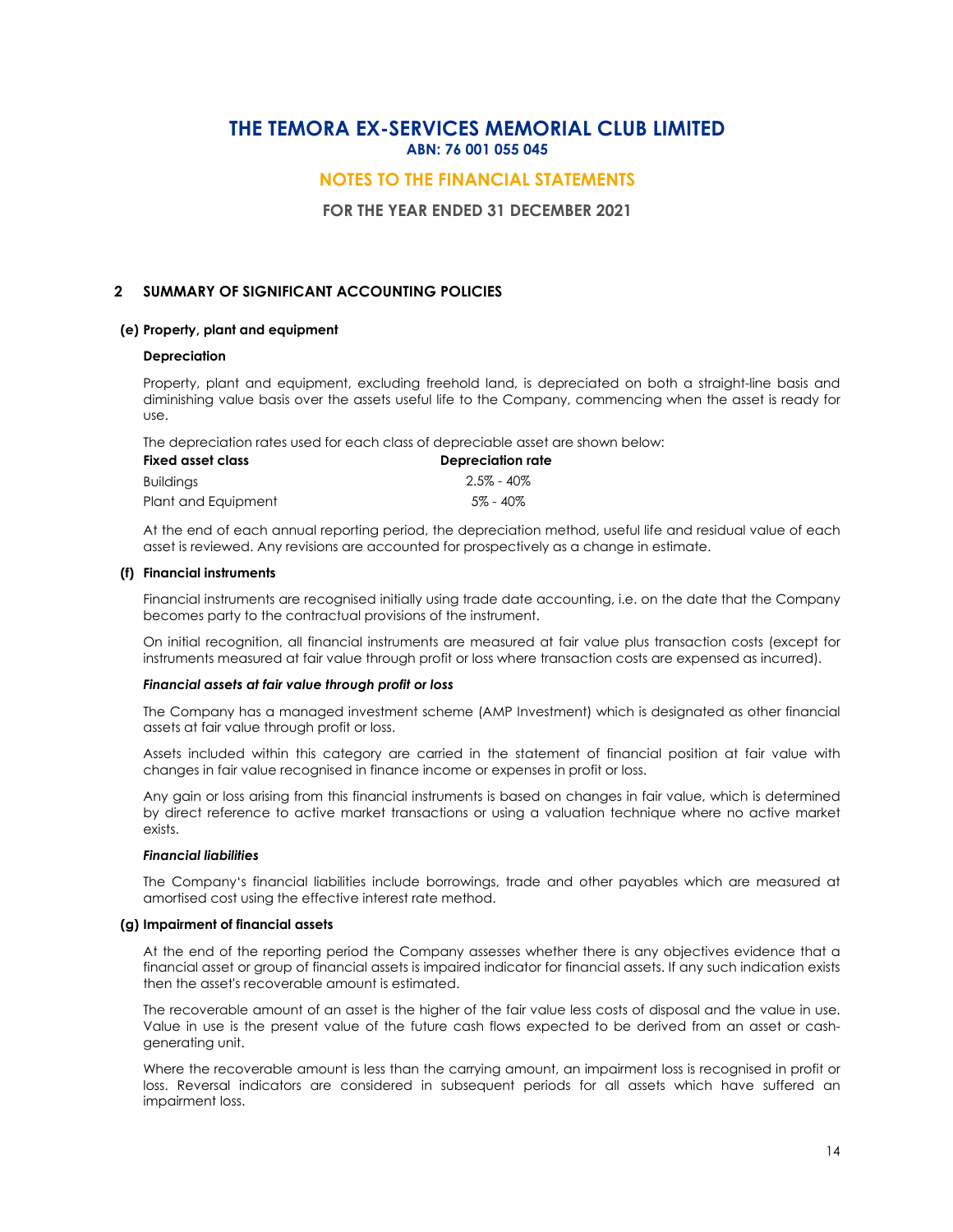# **NOTES TO THE FINANCIAL STATEMENTS**

### **FOR THE YEAR ENDED 31 DECEMBER 2021**

### **2 SUMMARY OF SIGNIFICANT ACCOUNTING POLICIES**

#### **(h) Intangible Assets**

#### **Goodwill**

Goodwill has been recognised for the acquisition of the Goldtera Motor Inn and the Koreela Park Motor Inn.

Goodwill is not amortised but is tested for impairment annually by the Directors. When determining whether there is any evidence of an impairment of the goodwill asset, the Directors consider the sales volume and profitability of the cash generating units, past and future projections, and perform an analysis of the industry outlook.

#### **Gaming machine licenses**

Under the *Gaming Machine Act 2001* (the Act), a tradeable asset titled gaming machine entitlement was created. Gaming Machine entitlements are able to be sold to other registered clubs within the state of New South Wales (NSW), provided certain statutory requirements are met. The Act came into effect on 2 April 2001.

The Company owned forty-three (43) gaming machines prior to the commencement date of the Act on 2 April 2001. At year end, six (6) of forty-nine (49) gaming machine licences held were recognised and recorded at either cost or deemed cost and have an indefinite useful life. Gaming machine entitlements purchased prior to 2001 have not been recognised as assets of the Company at year end.

At the end of each reporting period the Company determines whether there is any evidence of impairment indicators by comparing the cost reported for each individual gaming machine entitlement with the market values for the area. In the event the cost reported exceeds recoverable amount, the entitlements are immediately reduced to their recoverable amount by recognising an impairment loss through the statement of income and retained earnings.

### **(i) Cash and cash equivalents**

Cash and cash equivalents comprises cash on hand, cash at bank and short-term deposits which are readily convertible to known amounts of cash and are subject to an insignificant risk of change in value.

#### **(j) Leases**

#### *Exceptions to lease accounting*

The Company has elected to apply the exceptions to lease accounting for both short-term leases (i.e. leases with a term of less than or equal to 12 months) and leases of low-value assets. The Company recognises the payments associated with these leases as an expense on a straight-line basis over the lease term.

#### **(k) Employee benefits**

A liability is made for the Company's employee benefits arising from services rendered by employees to the end of the reporting period. Employee benefits that are expected to be wholly settled within one year have been measured at the amounts expected to be paid when the liability is settled.

Employee benefits expected to be settled more than one year after the end of the reporting period have been measured at the present value of the estimated future cash outflows to be made for those benefits. In determining the liability, consideration is given to employee wage increases and the probability that the employee may satisfy vesting requirements.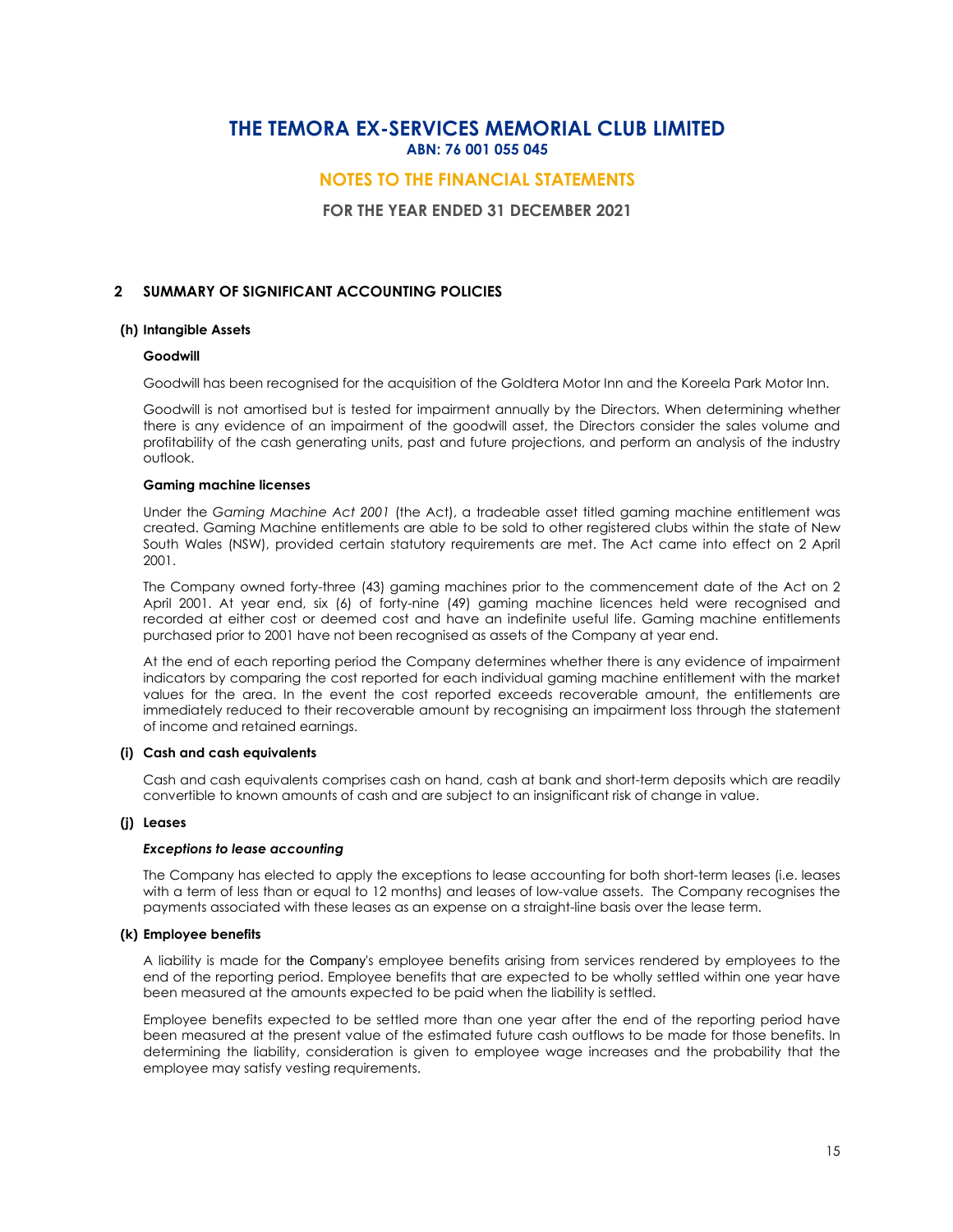# **NOTES TO THE FINANCIAL STATEMENTS**

### **FOR THE YEAR ENDED 31 DECEMBER 2021**

### **2 SUMMARY OF SIGNIFICANT ACCOUNTING POLICIES**

### **(l) Provisions**

Provisions are recognised when the Company has a legal or constructive obligation, as a result of past events, for which it is probable that an outflow of economic benefits will result and that outflow can be reliably measured.

Provisions are measured at the present value of management's best estimate of the outflow required to settle the obligation at the end of the reporting period. The discount rate used is a pre-tax rate that reflects current market assessments of the time value of money and the risks specific to the liability. The increase in the provision due to the unwinding of the discount is taken to finance costs in the statement of income and retained earnings.

Provisions recognised represent the best estimate of the amounts required to settle the obligation at the end of the reporting period.

### **3 CRITICAL ACCOUNTING ESTIMATES AND JUDGMENTS**

The Director's make estimates and judgements during the preparation of these financial statements regarding assumptions about current and future events affecting transactions and balances.

These estimates and judgements are based on the best information available at the time of preparing the financial statements, however as additional information is known then the actual results may differ from the estimates.

The significant estimates and judgements made have been described below.

#### *Key estimates - impairment of property, plant and equipment*

The Company assesses impairment at the end of each reporting period by evaluating conditions specific to the Company that may be indicative of impairment triggers. Recoverable amounts of relevant assets are reassessed using value-in-use calculations which incorporate various key assumptions.

In assessing impairment, management estimates the recoverable amount of each asset or cash generating units, based on expected future cash flows and uses an interest rate to discount them. Estimation uncertainty relates to assumptions about future operating results and the determination of a suitable discount rate.

#### *Key estimates - impairment of goodwill*

In accordance with AASB 136 *Impairment of Assets*, the Company is required to estimate the recoverable amount of goodwill at each reporting period.

Impairment testing is an area involving management judgement, requiring assessment as to whether the carrying value of assets can be supported by the net present value of future cash flows derived from such assets using cash flow projections which have been discounted at an appropriate rate and using a terminal value to incorporate expectations of growth thereafter.

In calculating the net present value of the future cash flows, certain assumptions are required to be made in respect of highly uncertain matters including management's expectations of:

- growth in EBITDA, calculated as adjusted operating profit before depreciation and amortisation;
- timing and quantum of future capital expenditure;
- long-term growth rates; and
- the selection of discount rates to reflect the risks involved.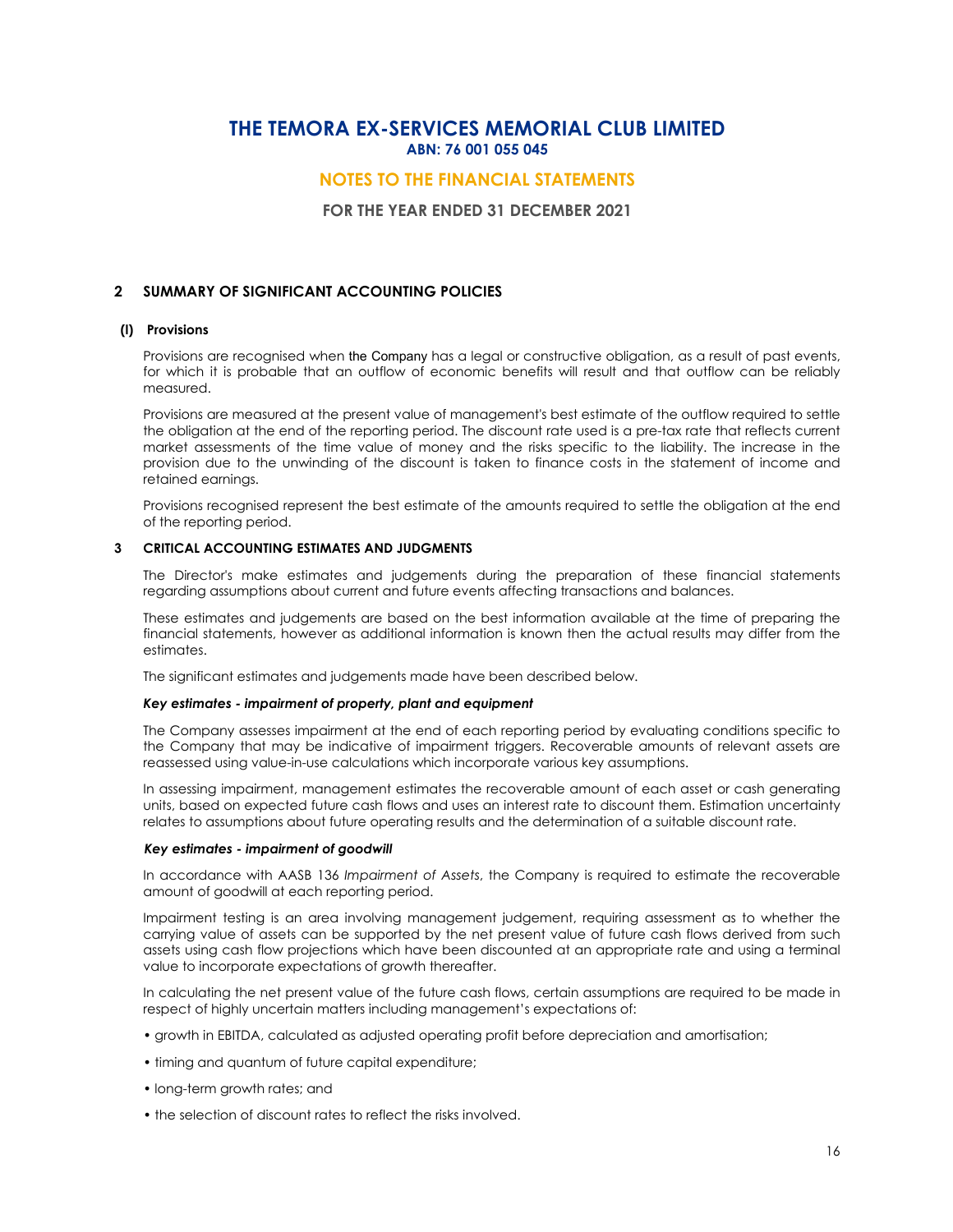# **NOTES TO THE FINANCIAL STATEMENTS**

### **FOR THE YEAR ENDED 31 DECEMBER 2021**

#### **3 CRITICAL ACCOUNTING ESTIMATES AND JUDGMENTS**

#### *Key estimates - impairment of goodwill*

Changing the assumptions selected by management, in particular the discount rate and growth rate assumptions used in the cash flow projections, could significantly affect the Company's impairment evaluation and hence results.

#### *Key estimates - provisions*

As described in the accounting policies, provisions are measured at management's best estimate of the expenditure required to settle the obligation at the end of the reporting period. These estimates are made taking into account a range of possible outcomes and will vary as further information is obtained.

#### *Key estimates - inventory*

Each item of inventory is reviewed on an annual basis to determine whether it is being carried at higher than its net realisable value. During, the year, management have written down inventory based on best estimate of the net realisable value, although until the time that inventory is sold this is an estimate.

### *Key judgments - Coronavirus (COVID-19) pandemic*

Judgement has been exercised in considering the impacts that the Coronavirus (COVID-19) pandemic has had, or may have, on the Company based on known information. This consideration extends to the nature of the products and services offered, customers, supply chain, staffing and geographic regions in which the Company operates. Other than as addressed in specific notes, there does not currently appear to be either any significant impact upon the financial statements or any significant uncertainties with respect to events or conditions which may impact the Company unfavourably as at the reporting date or subsequently as a result of the Coronovirus (COVID-19) pandemic.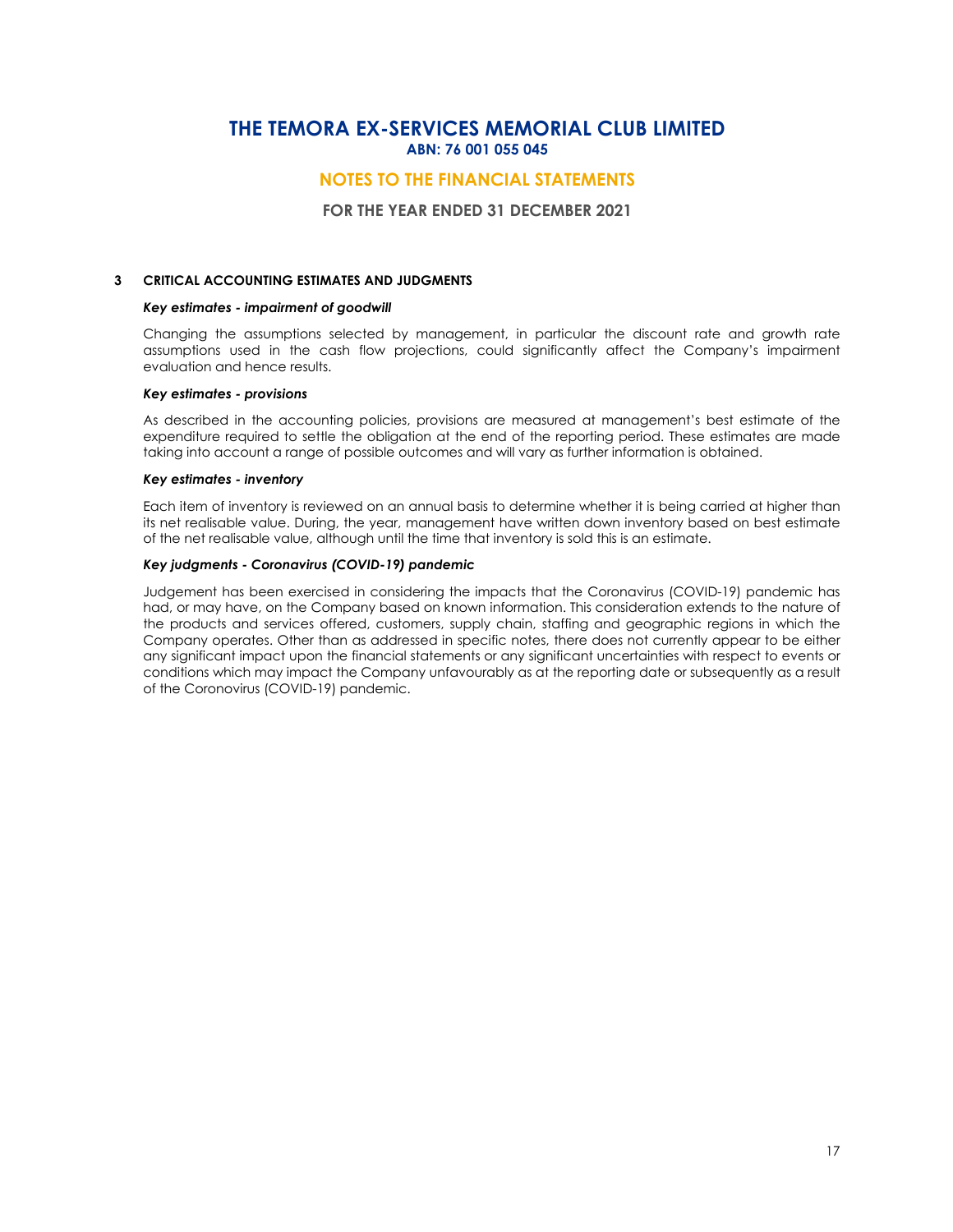# **NOTES TO THE FINANCIAL STATEMENTS**

# **FOR THE YEAR ENDED 31 DECEMBER 2021**

|                |                                                                       | 2021      | 2020      |
|----------------|-----------------------------------------------------------------------|-----------|-----------|
|                |                                                                       | \$        | \$        |
| 4              | <b>REVENUE AND OTHER INCOME</b>                                       |           |           |
|                | Revenue from contracts with customers (AASB 15)                       |           |           |
|                | Accommodation income                                                  | 740,231   | 569,563   |
|                | Commissions                                                           | 70,213    | 62,279    |
|                | Functions rooms and equipment hire                                    | 29,081    | 15,540    |
|                | Gaming machine takings                                                | 1,707,641 | 1,493,573 |
|                | Membership subscriptions                                              | 7,415     | 18,920    |
|                | Profit on sale of non-current assets                                  | 33,619    | 179,817   |
|                | Sale of Goods                                                         | 745,814   | 684,369   |
|                |                                                                       | 3,334,014 | 3,024,061 |
|                | Revenue recognised on receipt (AASB 1058)                             |           |           |
|                | Government subsidies                                                  | 129,266   | 557,500   |
|                | Other income                                                          | 30,983    | 29,318    |
|                |                                                                       | 160,249   | 586,818   |
|                | <b>Total Revenue and Other Income</b>                                 | 3,494,263 | 3,610,879 |
| 5              | <b>AUDITORS' REMUNERATION</b>                                         |           |           |
|                | Remuneration of the auditor National Audits Group Pty Ltd, for:       |           |           |
|                | - auditing and assisting with compilation of the financial statements | 21,000    | 21,850    |
| 6              | <b>CASH AND CASH EQUIVALENTS</b><br><b>CURRENT</b>                    |           |           |
|                | Cash on hand                                                          | 85,600    | 75,600    |
|                | Cash at bank                                                          | 1,222,695 | 1,139,601 |
|                |                                                                       | 1,308,295 | 1,215,201 |
| $\overline{7}$ | <b>INVENTORIES</b>                                                    |           |           |
|                | <b>CURRENT</b>                                                        |           |           |
|                | Stock on hand                                                         | 47,882    | 40,227    |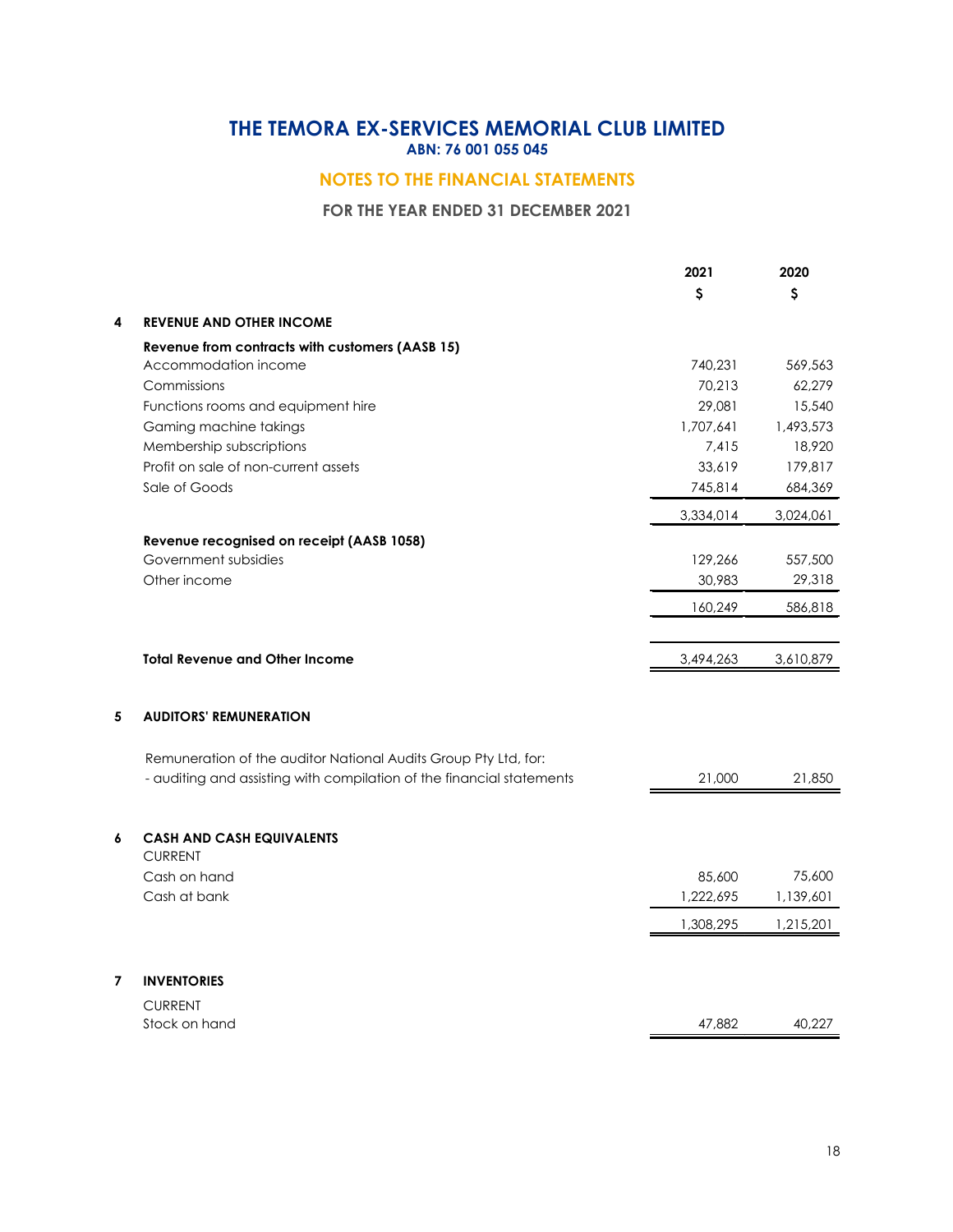# **NOTES TO THE FINANCIAL STATEMENTS**

# **FOR THE YEAR ENDED 31 DECEMBER 2021**

|   |                               | 2021<br>\$    | 2020<br>\$  |
|---|-------------------------------|---------------|-------------|
| 8 | <b>OTHER FINANCIAL ASSETS</b> |               |             |
|   | <b>CURRENT</b>                |               |             |
|   | Managed investment portfolio  | 90,107        | 84,937      |
|   | Westpac term deposit          | 300,000       |             |
|   |                               | 390,107       | 84,937      |
|   |                               |               |             |
| 9 | PROPERTY, PLANT AND EQUIPMENT |               |             |
|   | NON-CURRENT                   |               |             |
|   | Freehold land                 |               |             |
|   | At cost                       | 625,800       | 676,931     |
|   | <b>Buildings</b>              |               |             |
|   | At cost                       | 6,051,344     | 6,051,344   |
|   | Accumulated depreciation      | (2, 214, 334) | (2,047,844) |
|   |                               | 3,837,010     | 4,003,500   |
|   | Plant and equipment           |               |             |
|   | At cost                       | 3,532,949     | 3,369,022   |
|   | Accumulated depreciation      | (2,878,224)   | (2,684,683) |
|   |                               | 654,725       | 684,339     |
|   |                               | 5,117,535     | 5,364,770   |

## *Movements in Carrying Amounts*

Movement in the carrying amounts for each class of property, plant and equipment between the beginning and the end of the current financial year:

|                                  | Land      | <b>Buildinas</b>         | Plant and<br>Equipment | Total       |
|----------------------------------|-----------|--------------------------|------------------------|-------------|
|                                  | \$        | \$                       | S                      | \$          |
| Year ended 31 December 2021      |           |                          |                        |             |
| Balance at the beginning of year | 676.931   | 4,003,500                | 684,339                | 5,364,770   |
| <b>Additions</b>                 |           | ۰                        | 164,722                | 164,722     |
| <b>Disposals</b>                 | (51, 131) | $\overline{\phantom{a}}$ | (796)                  | (51, 927)   |
| Depreciation                     |           | (166,490)                | (193,540)              | (360,030)   |
| Balance at the end of the year   | 625,800   | 3,837,010                | 654,725                | 5, 117, 535 |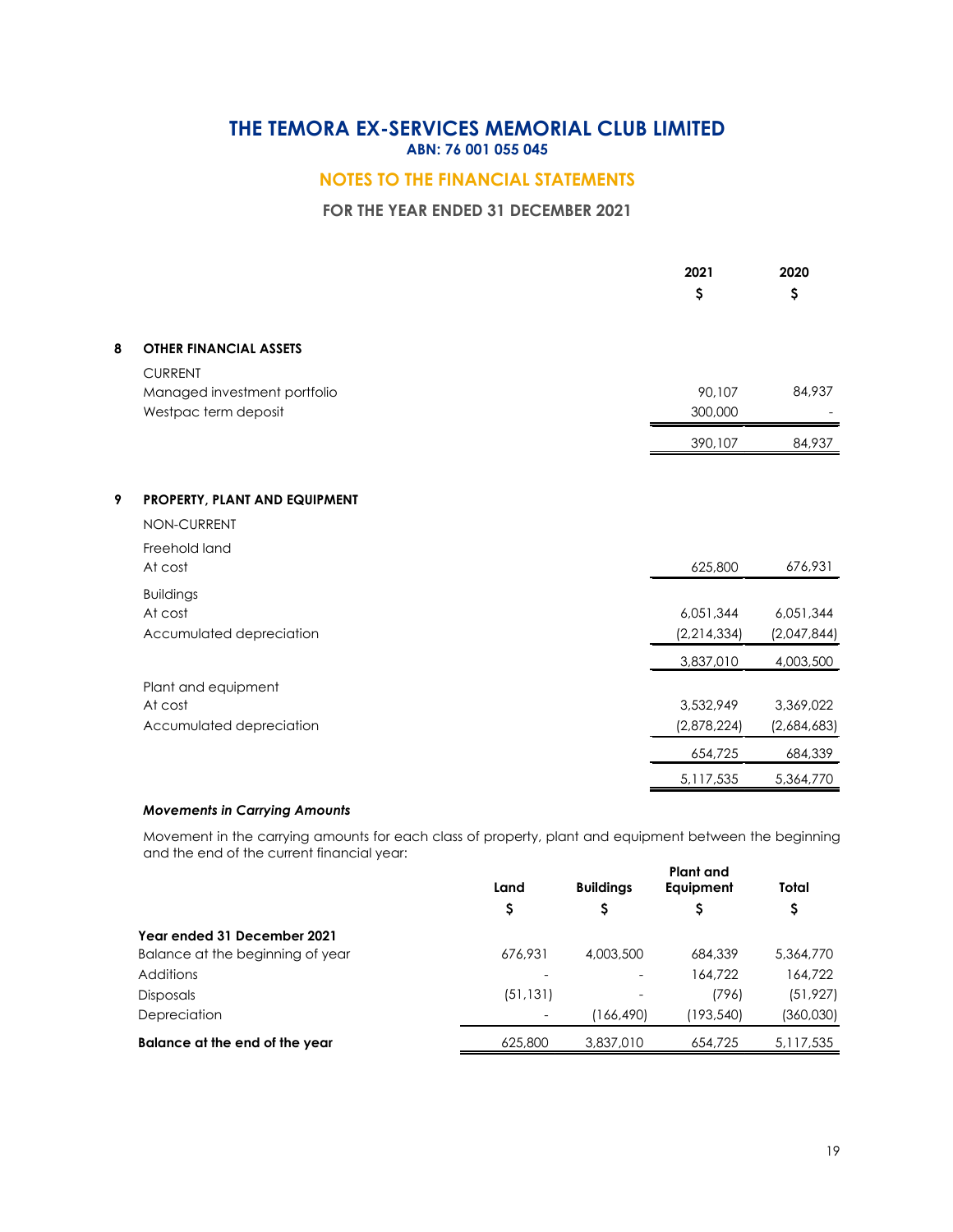# **NOTES TO THE FINANCIAL STATEMENTS**

## **FOR THE YEAR ENDED 31 DECEMBER 2021**

|         |                                  | 2021               | 2020              |
|---------|----------------------------------|--------------------|-------------------|
|         |                                  | \$                 | \$                |
| 10      | <b>INTANGIBLE ASSETS</b>         |                    |                   |
|         | NON-CURRENT                      |                    |                   |
|         | Goodwill                         | 810,000            | 810,000           |
|         | Gaming machine entitlements      | 225,465            | 225,465           |
|         |                                  | 1,035,465          | 1,035,465         |
| 11      | <b>TRADE AND OTHER PAYABLES</b>  |                    |                   |
|         |                                  |                    |                   |
|         | <b>CURRENT</b><br>Trade payables | 219,951            | 147,384           |
|         | GST payable                      | 80,770             | 78,035            |
|         | Other payables                   | 19,974             | 12,094            |
|         |                                  | 320,695            | 237,513           |
|         |                                  |                    |                   |
| $12 \,$ | <b>EMPLOYEE BENEFITS</b>         |                    |                   |
|         | <b>CURRENT</b>                   |                    |                   |
|         | Annual leave                     | 220,995<br>109,014 | 187,616<br>93,601 |
|         | Long service leave               |                    |                   |
|         |                                  | 330,009            | 281,217           |
|         | NON-CURRENT                      |                    |                   |
|         | Long service leave               | 26,337             | 16,359            |
|         |                                  |                    |                   |
| 13      | <b>BORROWINGS</b>                |                    |                   |
|         | <b>CURRENT</b>                   |                    |                   |
|         | <b>Bank loans</b>                | 423,754            | 567,846           |

### *Bank loan - ANZ*

The bank loan provided by the Australia and New Zealand Banking Group Limited (ANZ) was restructured on 19 June 2018. The term of the loan expires on 2 January 2026. Principal and interest payments of \$13,683 are required in arrears on a monthly basis. The bank loan has been classified as a current liability of the Company. This is due to the Company not having an unconditional right to defer payment of the remaining loan balance in full, for a period greater than twelve (12) months.

For cashflow purposes, the Company's current and non-current repayment obligations are \$164,490 and \$259,264 respectively.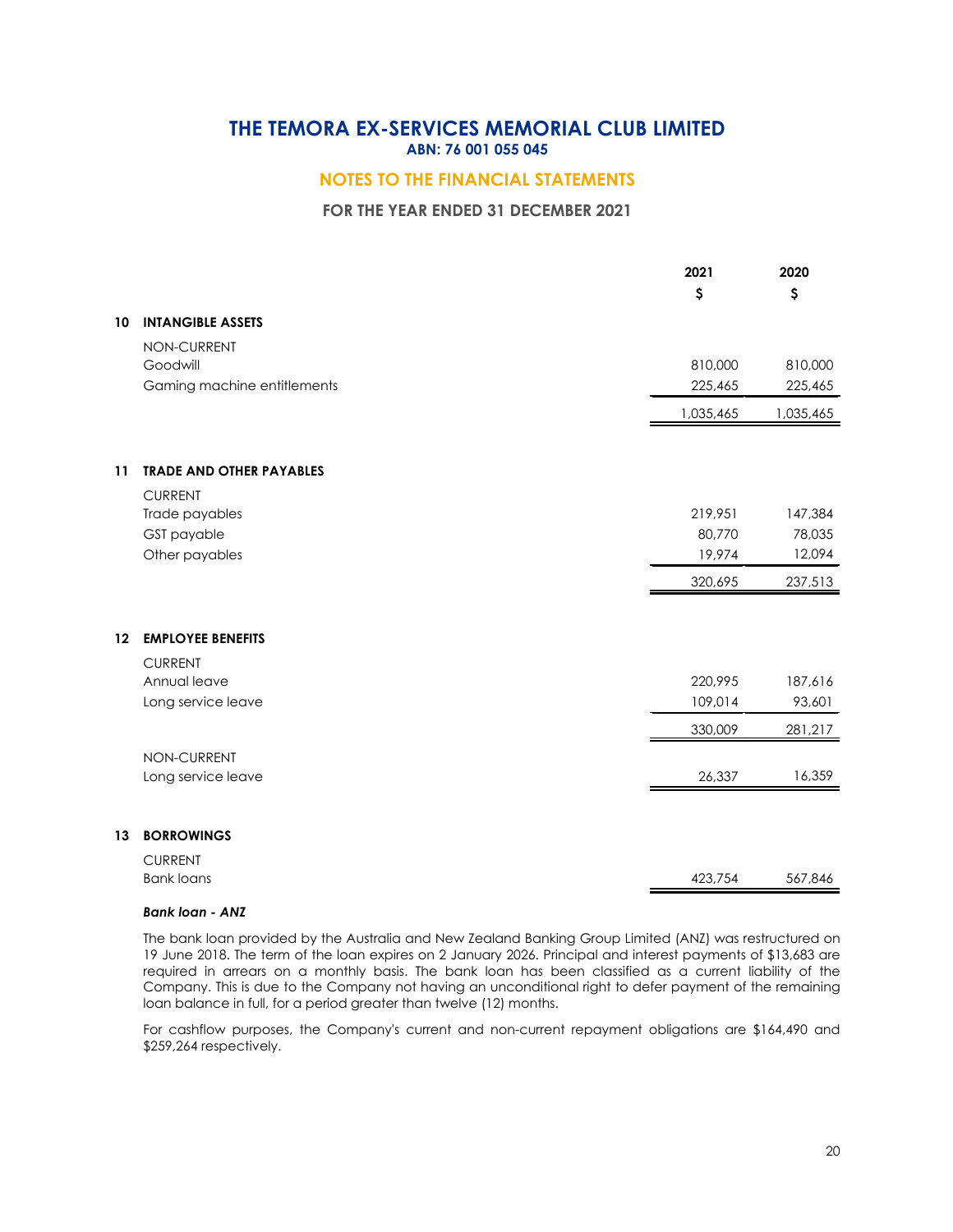# **NOTES TO THE FINANCIAL STATEMENTS**

### **FOR THE YEAR ENDED 31 DECEMBER 2021**

### **13 BORROWINGS**

#### *Bank loan - ANZ*

The bank loan is secured by a registered first mortgage over the following freehold properties owned by the Company:

- 132-134 Crowley Street, Temora 'Koreela Park Motor Inn';
- 80 Loftus Street, Temora 'Goldtera Motor Inn';
- 125-127 Crowley Street, Temora.

The ANZ Bank may request copies of audited Financial Statements of the Club and these must be provided within 30 days of such a request.

The bank may revalue 125-127 Crowley Street at the Company's cost, at least once every 36 months.

The bank may revalue 132-134 Crowley Street at the Company's costs, at least once every 24 months.

The valuer and the valuation report prepared by that valuer must be acceptable to the ANZ Bank.

The ANZ Bank reserves the right to revalue at any time any of the properties held as security for this loan at its cost.

#### **14 KEY MANAGEMENT PERSONNEL REMUNERATION**

The total remuneration paid to key management personnel of the Company during the year was \$100,490 (2020: \$103,505). Total remuneration consists of wages and salaries paid to key management as well as honorariums and allowances paid to the Directors during the year.

For details of other transactions with key management personnel, refer to Note 15: Related Parties.

### **15 RELATED PARTIES**

#### *Entities the Company exercises control over*

The The Temora Ex-Services Memorial Club Limited was deemed to have the power and authority to exercise control over its subsidiary Clubs. The subsidiary Clubs operating during the year were as follows:

- The Temora Ex-Services Memorial Club Limited: Women's Bowling Club;
- The Temora Ex-Services Memorial Club Limited: Anglers Club; and
- The Temora Ex-Services Memorial Club Limited: Men's Bowling Club.

The Directors have assessed the financial position of each subsidiary as at 31 December 2021 and their financial performance for the year ended on that date to determine whether the exclusion of the subsidiaries would materially misstate the Company's financial report. The Company has only recognised the subsidiaries bank balances and net profit or loss for the year.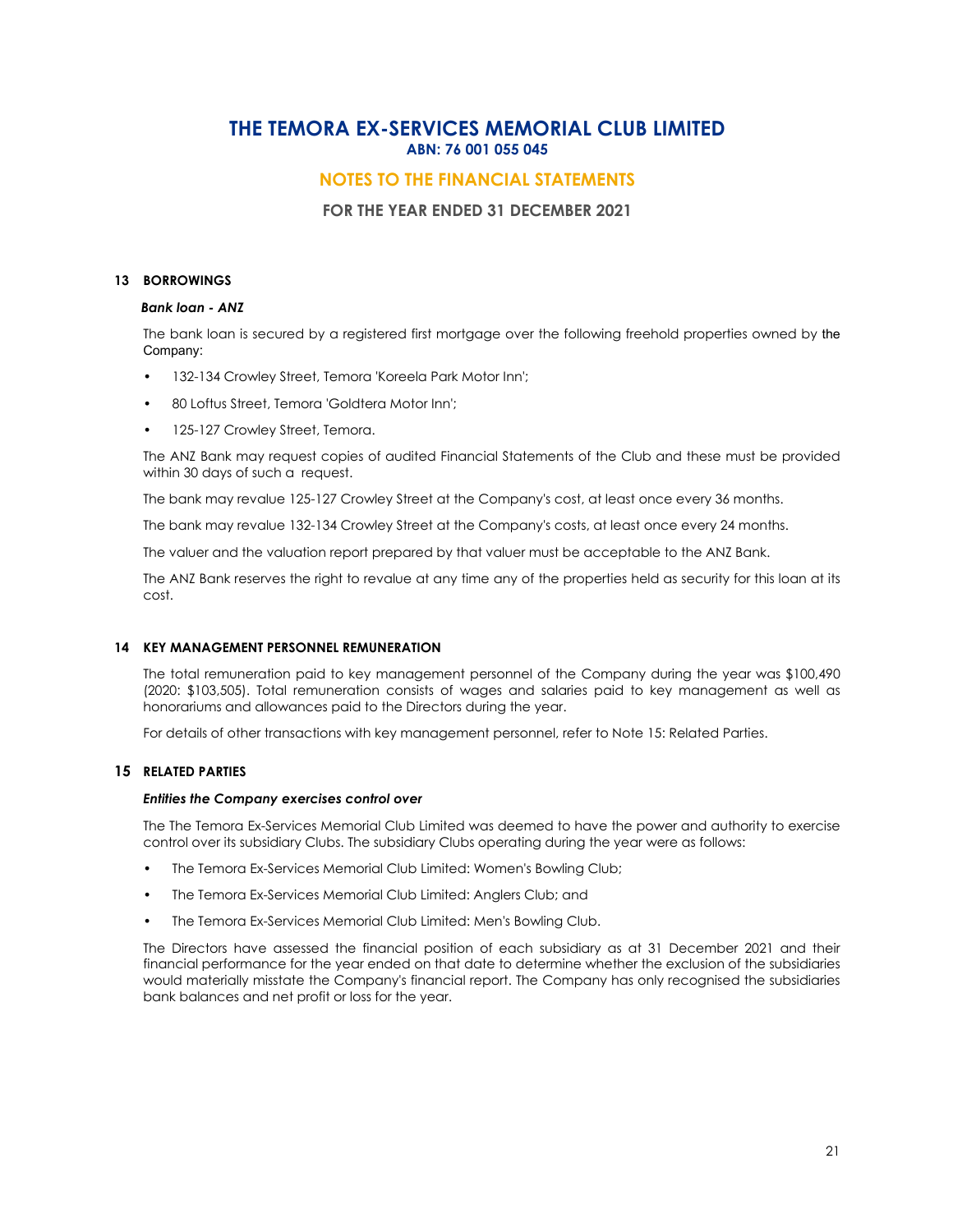# **NOTES TO THE FINANCIAL STATEMENTS**

### **FOR THE YEAR ENDED 31 DECEMBER 2021**

### **15 RELATED PARTIES**

#### *Key management personnel*

Any persons having authority and responsibility for planning, directing and controlling the activities of the entity, directly or indirectly, including any Director (whether executive or otherwise) of that entity are considered key management personnel. Key management personnel of the Company are as follows:

- Mr Jason Smith (President Appointed 30 May 2021)
- Mr Michael Floyd (Junior Vice President)
- Mrs Anne Widdows (Director)
- Mrs Jodie Tame (Director Appointed 30 May 2021)
- Mr Raymond Lanyon (Director Appointed 30 May 2021)
- Mr Peter Castles (Director Appointed 24 June 2021)
- Mr Kerry Wallace (President Resigned 30 May 2021)
- Mr Earl Kotzur (Senior Vice President Resigned 30 May 2021)
- Mr Jone Pavelic (Director Resigned 30 May 2021)
- Mr Bruce Stacey (Director Resigned 25 February 2021)
- Mr Ross Winfield (Senior Vice President Resigned 27 December 2021)
- Mr Benjamin Wells (Secretary Manager)

For details of remuneration disclosures relating to key management personnel, refer to Note 14: Key Management Personnel Remuneration.

Other transactions with KMP and their related entities are shown below.

#### *Other related parties*

Other related parties include close family members of key management personnel and entities that are controlled or significantly influenced by those key management personnel or their close family members.

#### *Transactions with related parties*

Transactions between related parties are on normal commercial terms and conditions no more favourable than those available to other parties unless otherwise stated.

The following transactions occurred with related parties:

|                          |       |                 |         | <b>Balance outstanding</b> |                           |
|--------------------------|-------|-----------------|---------|----------------------------|---------------------------|
|                          | Sales | <b>Payments</b> | Wages   | Owed to<br>the<br>company  | Owed by<br>the<br>company |
|                          | Ş     |                 |         |                            |                           |
| Key management personnel |       | ٠               | 100,490 |                            |                           |
| Other related parties    | -     | 9.791           | 77.422  | ٠                          |                           |
|                          | ۰     | 9,791           | 177.912 |                            |                           |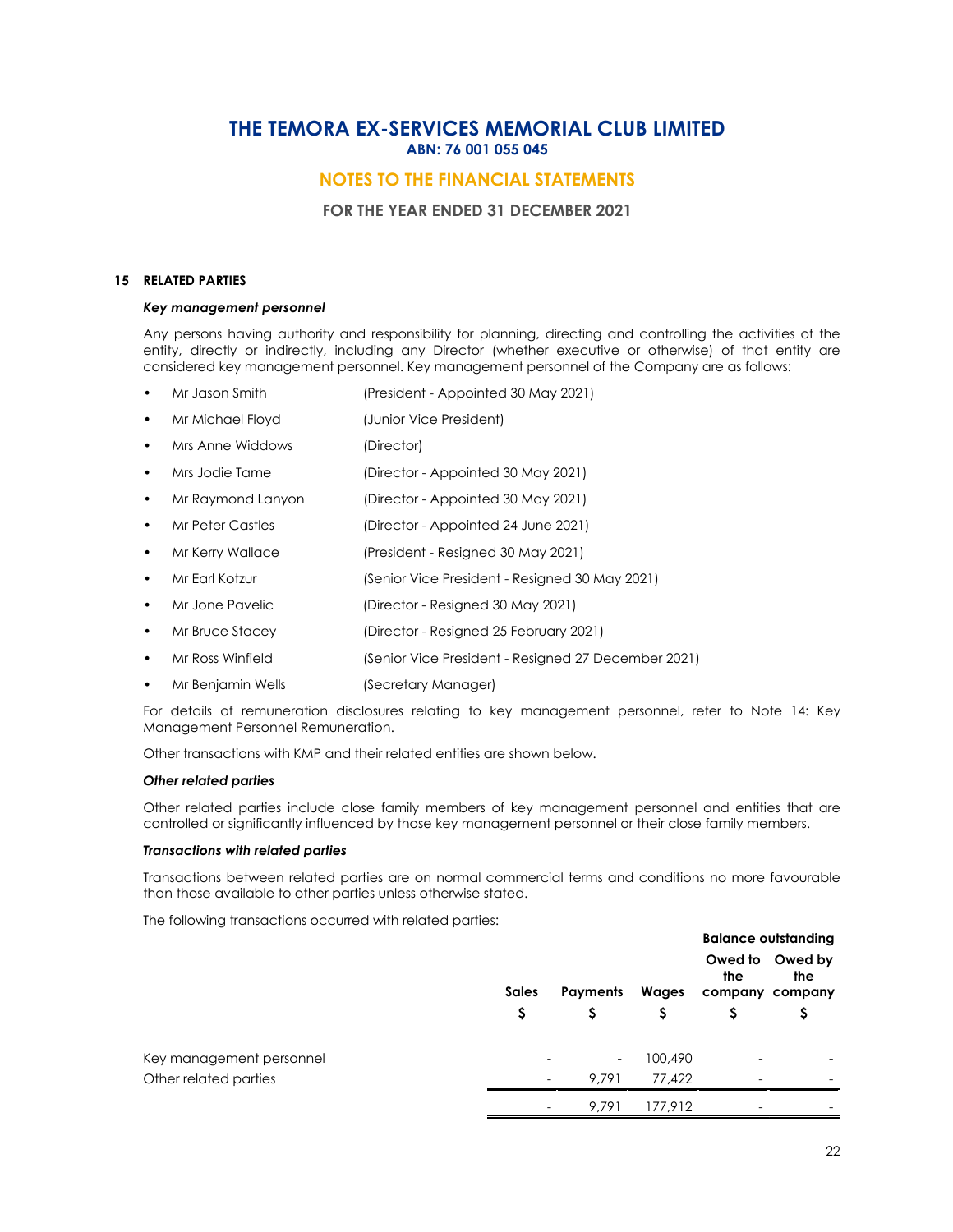# **NOTES TO THE FINANCIAL STATEMENTS**

### **FOR THE YEAR ENDED 31 DECEMBER 2021**

### **16 CAPITAL COMMITMENTS**

In the opinion of the Directors, the Company did not have any material capital commitments at 31 December 2021 (2020: None)

#### **17 CONTINGENCIES**

In the opinion of the Directors, the Company did not have any contingencies at 31 December 2021 (31 December 2020: None).

#### **18 EVENTS OCCURRING AFTER THE REPORTING DATE**

No matters or circumstances have arisen since the end of the financial year which significantly affected or may significantly affect the operations of the Company, the results of those operations, or the state of affairs of the Company in future financial years.

#### **19 COMPANY DETAILS**

The registered office and principal place of business of the Company is: The Temora Ex-Services Memorial Club Limited 130 Baker Street TEMORA NSW 2666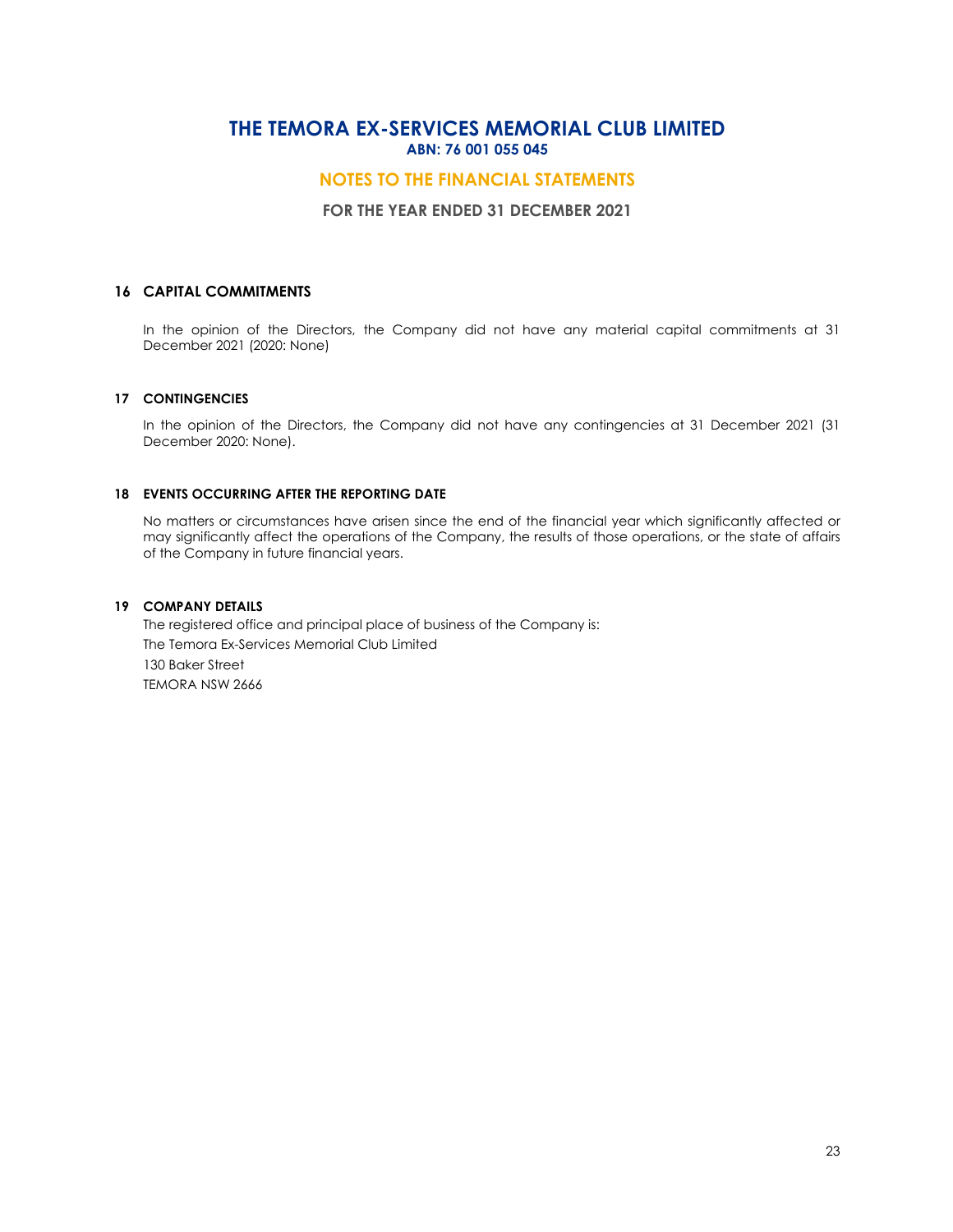# **DIRECTORS' DECLARATION**

# **FOR THE YEAR ENDED 31 DECEMBER 2021**

The Directors of the Company declare that:

- 1. The financial statements and notes, as set out on pages 8 to 23, are in accordance with the *Corporations Act 2001* and:
	- a) comply with Australian Accounting Standards Simplified Disclosures and *Corporations Regulations 2001*; and
	- b) give a true and fair view of the Company's financial position as at 31 December 2021 and performance for the year then ended.
- 2. In the Directors opinion, there are reasonable grounds to believe that the Company will be able to pay its debts as and when they become due and payable.

This declaration is made in accordance with a resolution of the Board of Directors.

 $F \cdot a \cdot \text{mult}.$ 

 $M, J. F$   $\omega$ .

Jason Smith

Michael Floyd

Dated 12 April 2022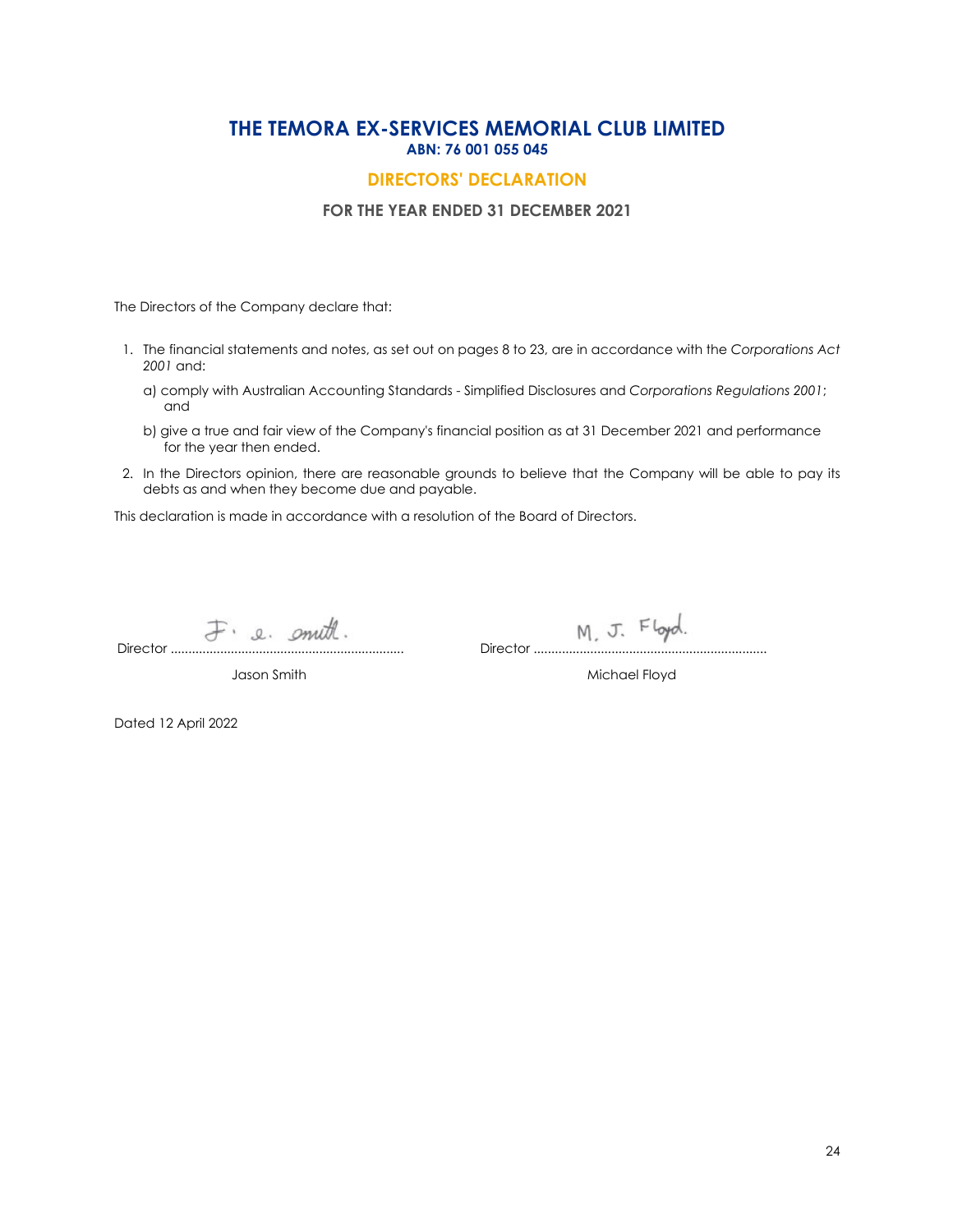

# **INDEPENDENT AUDITOR'S REPORT**

**FOR THE YEAR ENDED 31 DECEMBER 2021**

# **Report on the Audit of the Financial Report**

#### **Opinion**

We have audited the financial report of The Temora Ex-Services Memorial Club Limited (the Company), which comprises the statement of financial position as at 31 December 2021, the statement of income and retained earnings and the statement of cash flows for the year then ended, and notes to the financial statements, including a summary of significant accounting policies, and the Directors' declaration.

In our opinion, the accompanying financial report of the Company is in accordance with the *Corporations Act 2001*, including:

- (i) giving a true and fair view of the Company's financial position as at 31 December 2021 and of its financial performance for the year then ended; and
- (ii) complying with the Australian Accounting Standards Simplified Disclosures and the *Corporations Regulations 2001*.

#### **Basis for Opinion**

We conducted our audit in accordance with Australian Auditing Standards. Our responsibilities under those standards are further described in the *Auditor's Responsibilities for the Audit of the Financial Report* section of our report. We are independent of the Company in accordance with the auditor independence requirements of the *Corporations Act 2001* and the ethical requirements of the Accounting Professional and Ethical Standards Board's APES 110 *Code of Ethics for Professional Accountants* (the Code) that are relevant to our audit of the financial report in Australia. We have also fulfilled our other ethical responsibilities in accordance with the Code.

We confirm that the independence declaration required by the *Corporations Act 2001*, which has been given to the Directors of the Company, would be in the same terms if given to the Directors as at the time of this auditor's report.

We believe that the audit evidence we have obtained is sufficient and appropriate to provide a basis for our opinion.

#### **Other Information**

Those Directors are responsible for the other information. The other information obtained at the date of this auditor's report is included in the annual report, (but does not include the financial report and our auditor's report thereon). Our opinion on the financial report does not cover the other information and accordingly we do not express any form of assurance conclusion thereon. In connection with our audit of the financial report, our responsibility is to read the other information and, in doing so, consider whether the other information is materially inconsistent with the financial report or our knowledge obtained in the audit, or otherwise appears to be materially misstated.

If, based on the work we have performed on the other information obtained prior to the date of this auditor's report, we conclude that there is a material misstatement of this other information, we are required to report that fact. We have nothing to report in this regard.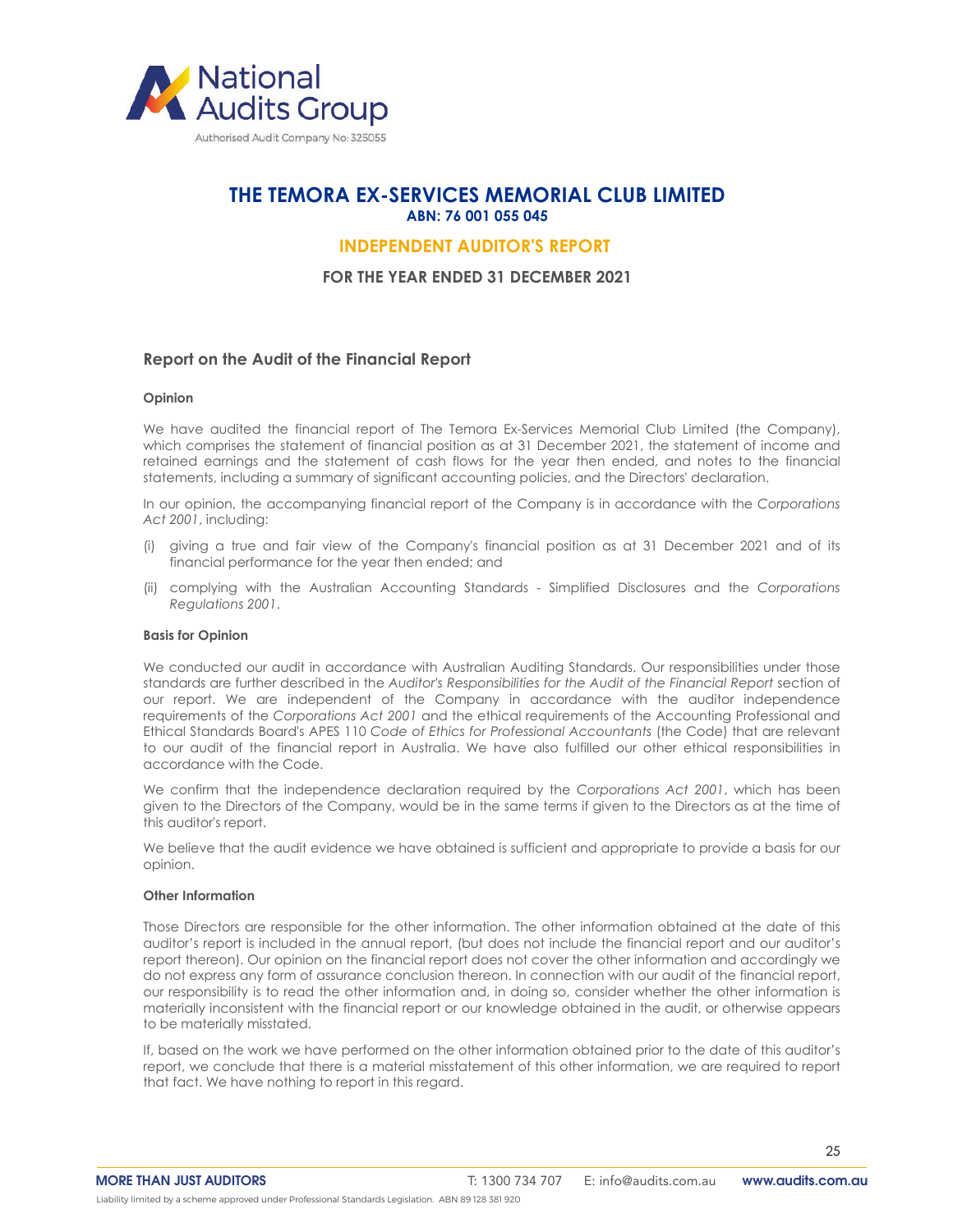

# **INDEPENDENT AUDITOR'S REPORT**

**FOR THE YEAR ENDED 31 DECEMBER 2021**

#### **Responsibilities of Directors for the Financial Report**

The Directors of the Company are responsible for the preparation of the financial report that gives a true and fair view in accordance with the Australian Accounting Standards - Simplified Disclosures and the *Corporations Act 2001* and for such internal control as Directors determines is necessary to enable the preparation of the financial report that gives and true and fair view and is free from material misstatement, whether due to fraud or error.

In preparing the financial report, the Directors are responsible for assessing the Company's ability to continue as a going concern, disclosing, as applicable, matters related to going concern and using the going concern basis of accounting unless management either intends to liquidate the Company or to cease operations, or has no realistic alternative but to do so.

#### **Auditor's Responsibilities for the Audit of the Financial Report**

Our objectives are to obtain reasonable assurance about whether the financial report as a whole is free from material misstatement, whether due to fraud or error, and to issue an auditor's report that includes our opinion.

Reasonable assurance is a high level of assurance, but is not a guarantee that an audit conducted in accordance with the Australian Auditing Standards will always detect a material misstatement when it exists. Misstatements can arise from fraud or error and are considered material if, individually or in the aggregate, they could reasonably be expected to influence the economic decisions of users taken on the basis of this financial report.

As part of an audit in accordance with the Australian Auditing Standards, we exercise professional judgement and maintain professional scepticism throughout the audit. We also:

- Identify and assess the risks of material misstatement of the financial report, whether due to fraud or error, design and perform audit procedures responsive to those risks, and obtain audit evidence that is sufficient and appropriate to provide a basis for our opinion. The risk of not detecting a material misstatement resulting from fraud is higher than for one resulting from error, as fraud may involve collusion, forgery, intentional omissions, misrepresentations, or the override of internal control.
- Obtain an understanding of internal control relevant to the audit in order to design audit procedures that are appropriate in the circumstances, but not for the purpose of expressing an opinion on the effectiveness of the Company's internal control.
- Evaluate the appropriateness of accounting policies used and the reasonableness of accounting estimates and related disclosures made by the management.
- Conclude on the appropriateness of the management's use of the going concern basis of accounting and, based on the audit evidence obtained, whether a material uncertainty exists related to events or conditions that may cast significant doubt on the Company's ability to continue as a going concern. If we conclude that a material uncertainty exists, we are required to draw attention in our auditor's report to the related disclosures in the financial reporter, if such disclosures are inadequate, to modify our opinion. Our conclusions are based on the audit evidence obtained up to the date of our auditor's report. However, future events or conditions may cause the Company to cease to continue as a going concern.